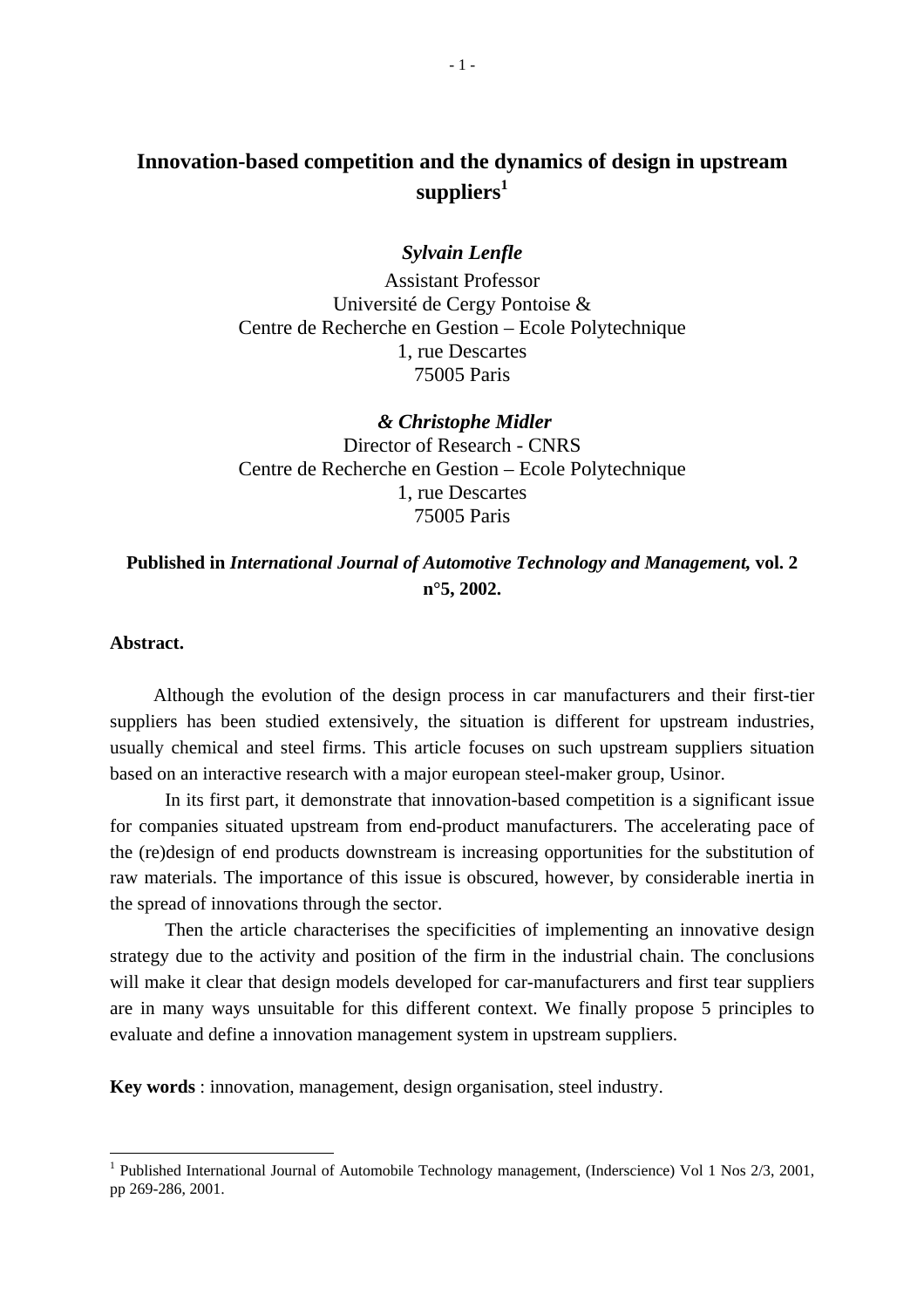### **Biographical notes**

**Sylvain Lenfle** is teaching assistant at the Université de Marne-la-Vallée (France) and Phd student at the Centre de Recherche en Gestion of the Ecole Polytechnique. His research focused on innovation management in the iron and steel industry.

**Christophe Midler** is Research Director at the Polytechnique Management Research Center (Centre de Recherche en Gestion de l'Ecole polytechnique). He is also part time Professor in Ecole des Mines de Paris and in Marne la Vallée University. His research topics are project, research and design management, in relation with organisational learning theory. He has explored these topics in various industrial contexts : auto industry, construction, electronics, chemistry, pharmaceutics. His favorite methodology is long term interactive researches with firms.

*L'auto qui n'existait pas, management de projet et transformation de l'entreprise*, Dunod, 1993.

"*Projectification" of the Firm : the Renault Case* . Scandinavian Journal of Management, vol 11 n°4 p 363-375, 1995 (Elsevier Science Ltd, G.B.).

*Project as Arenas for Renewal and Learning* (Eds in coll with R.A. LUNDIN) Kluwer Academic publication, 1998.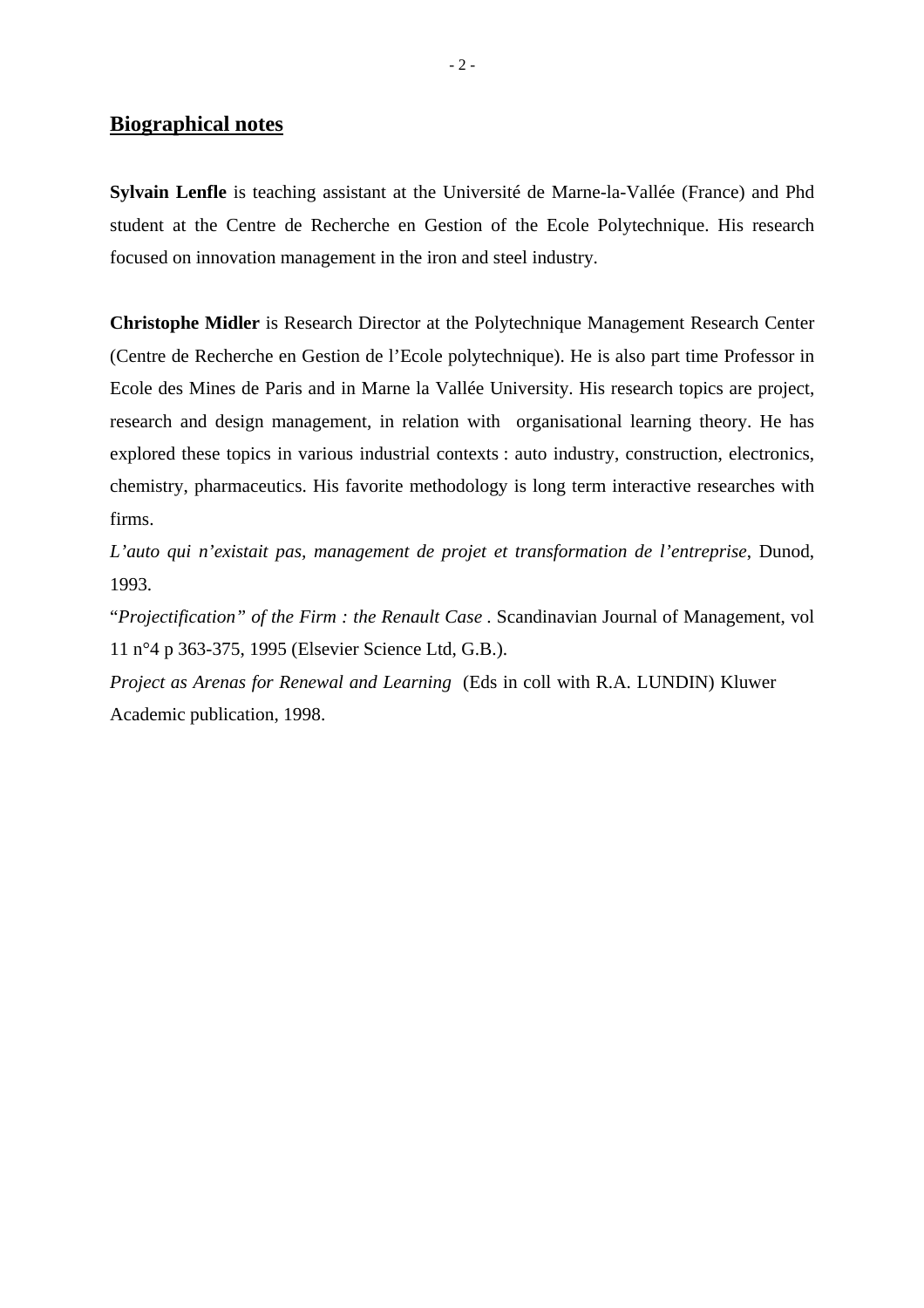Although the evolution of the design process in car manufacturers and their first-tier suppliers has been studied extensively, the situation is different for upstream industries, usually chemical and steel firms. At this level, how extensive are the repercussions of innovation-based competition, which is so important on markets for end products? Are the new design models being developed by manufacturers suitable for the specific situation of upstream companies ? If not, is it possible to formulate a specific design model for upstream firms, and what is its relationship to previous models?

 To answer these questions, two studies were carried out with typical upstream firms: the chemical and pharmaceutical company Rhône-Poulenc (Charue-Duboc, 1997, 1998, Charue-Duboc et Midler, 1998) and the steel-maker Usinor. This article is based on the second study which is going on since 1997.

 First, an in-depth *ex post* analysis was made of several projects. Then, in real time, we took part in a major on-going project, in order to test the new methods and tools developed for these situations.

The main themes we will develop in this article are:

- Innovation-based competition at the level of end products is also a significant issue for companies situated upstream from end-product manufacturers. The accelerating pace of the more or less radical (re)design of end products downstream is increasing opportunities for the substitution of raw materials, as part of the never-ending search for compromises. The importance of this issue is obscured, however, by considerable inertia in the spread of innovations through the sector (concept of the endangered dominant firm, Boudès, 1997).
- Implementing an innovative design strategy poses problems that are specific to the activity and position of the firm in the industrial chain. Our analysis of these characteristics of innovative upstream solutions will make it clear that design models developed in manufacturing are in many ways unsuitable for this different context.
- Finally, we propose 5 principles to evaluate and define a innovation management system in upstream suppliers. These principles are supporting the ongoing experiments in Usinor on a major innovative project of the firm. A key point is accelerating and guiding the process of acquiring knowledge about upstream innovative solutions.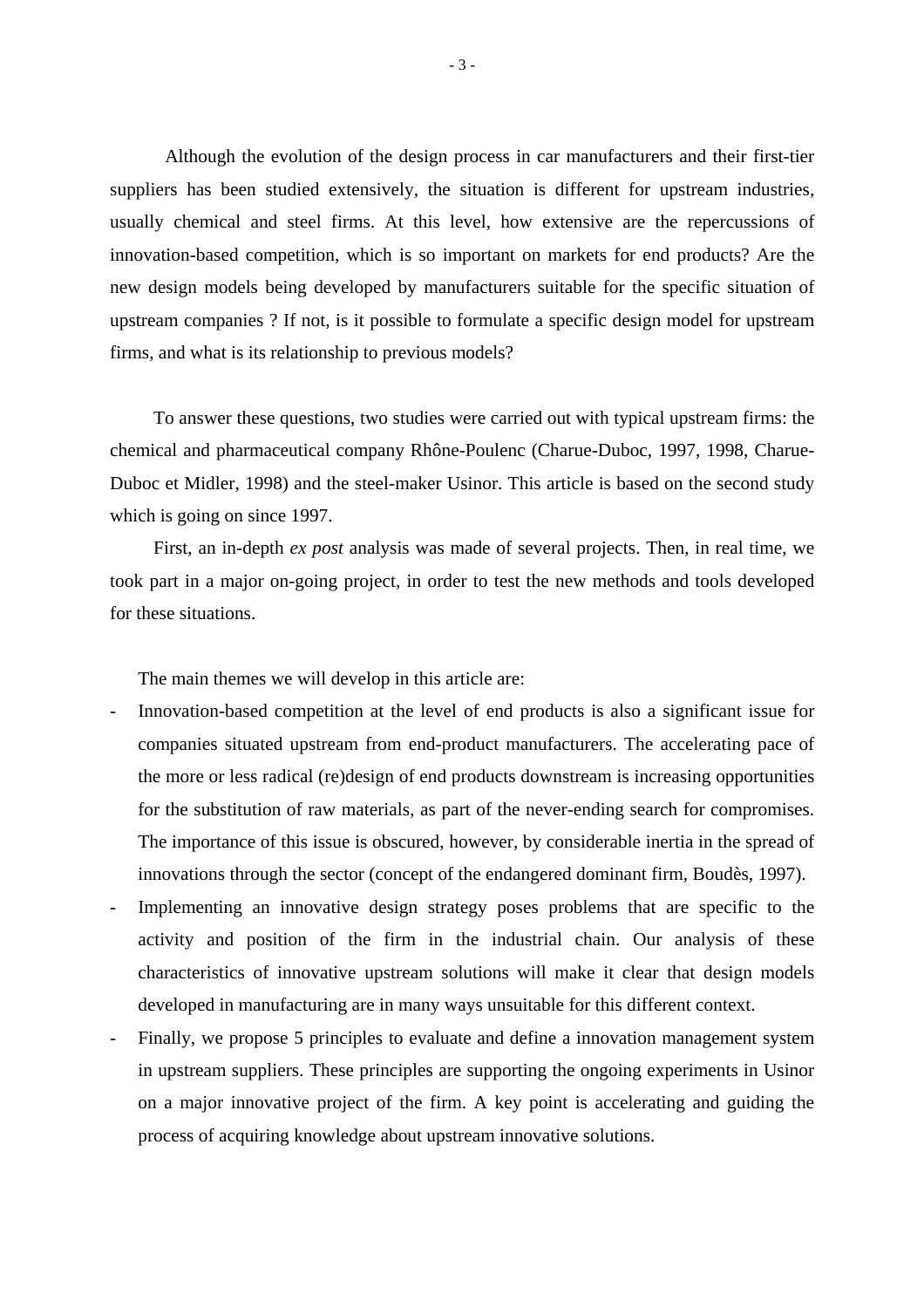# **1. The importance of innovation-based competition for upstream industries: the example of the steel industry**

 This section will show that innovation-based competition does not affect the manufacturing sector alone. On the contrary, upstream firms are also required to innovate, notably through pressure from the manufacturers themselves. Yet, as we shall see, the position of upstream firms in the industrial chain and developments in their customers' design processes put them in a vulnerable situation of "hidden urgency".

### *1.1. Innovation against the slow erosion of a dominant position*

 The "innovation imperative" for firms like Usinor is rooted in the combination of two trends.

First, the rise of competition from the newly industrialized countries is eroding the traditional advantages of Western firms (technological monopoly on "major processes", the impact of size, etc.). This pushes such firms to concentrate on high value-added products, a strategy that requires a capacity for constant innovation. The case of Usinor is especially typical of this trend, as the firm has steadily moved away from "standard" activities (particularly long products) to focus on high value-added steels (carbon steel plate and stainless steels), which are more profitable.

Second, manufacturing firms are constantly widening their search for breakthroughs that would enable them to develop more competitive products, which leads them to call the use of traditional materials into question. To stay with the example of Usinor, steel is the basic material par excellence on the company's main market<sup>[1](#page-24-0)</sup>, automobiles. Steel accounts for 55% of a car's total weight. Its success is due to its mechanical properties, its low cost (compared to potential substitutes like plastics and aluminium) and the considerable existing investment and know-how accumulated over decades of experience. However, this situation could change in the coming years due to the growing importance of reduced weight. On the one hand, higher safety standards and the increasing sophistication of cars have led to a steady increase in cars' weight over the last few years. On the other, government anti-pollution standards<sup>[2](#page-24-1)</sup> entail the lightening of vehicles (or the acceptance of poorer performance, which is not easy in today's markets). These two trends are encouraging radical changes in the design of the next generation of cars, which could challenge existing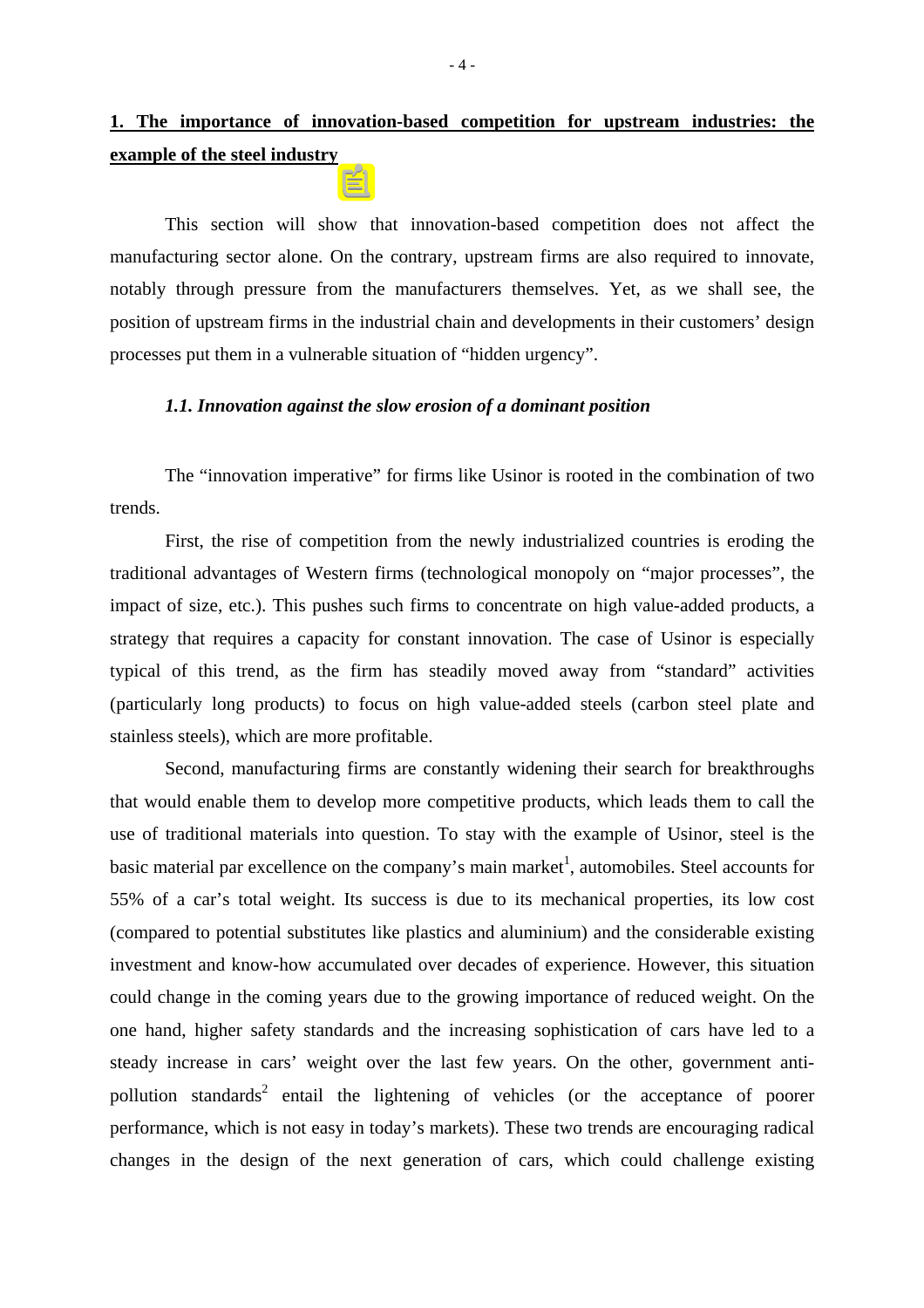compromises and technical solutions. This might well leave steel in a much weaker position in some of its most profitable market segments. The increasing use of substitute materials is already apparent on some cars, and this trend should continue: aluminium (body, doors and boot), plastics (fenders<sup>3</sup>, floors), magnesium (body parts, seats, dashboard, etc.), and so on.

To counter this process of erosion, the steel maker must make substantial outlays for research in order to offer ever more effective solutions. This research should involve not only the products themselves (high-strength steels, coated steels, TRIP steels, tailored blanks<sup>4</sup>, etc.) but also their implementation (forming and assembly) and even software that enables the automobile designer to find an optimum "steel solution" to meet the specifications of a piece or a function.

We should emphasize the difficulties of this strategic situation, where increased outlays for innovation are due not to the prospect of solid growth (as, for example, in other recent examples like personal computing and the Internet) but to the necessity for halting a decline that would otherwise be inevitable.

### *1.2. The hidden urgency of innovation in endangered dominant firms*

 Another difficulty affecting innovation in this area is related to the significant inertia in the design chain between the decision to apply an innovation in materials and the product's appearance on the market. One consequence of the new development approach of downstream manufacturers is to limit as much as possible any uncertainties associated with breakthrough technical innovations in the course of developing a new product. Deadlines for the upstream supplier are thus shortened, while the real economic impact of these decisions is still very distant. Thus, given the leadtimes inherent in manufacturers' design processes, technical choices for vehicles to be produced in 2004 are being made at the end of 1999. If innovations are not sufficiently advanced to interest the customers in this very narrow "target window", an entire generation of vehicle manufacturing will be lost, with the risk of making the situation irreversible<sup>[5](#page-24-4)</sup>.

 The problem is thus one of mobilization and incentive to deploy the effort needed to meet an urgent strategic need when the actual economic returns are so remote. The importance of speed, a feeling of urgency and the risks of the situation stand out more clearly in other contexts where design cycles are shorter. Here there is no question of "reacting to a market stimulus", because such reactions will already be much too late. The same problem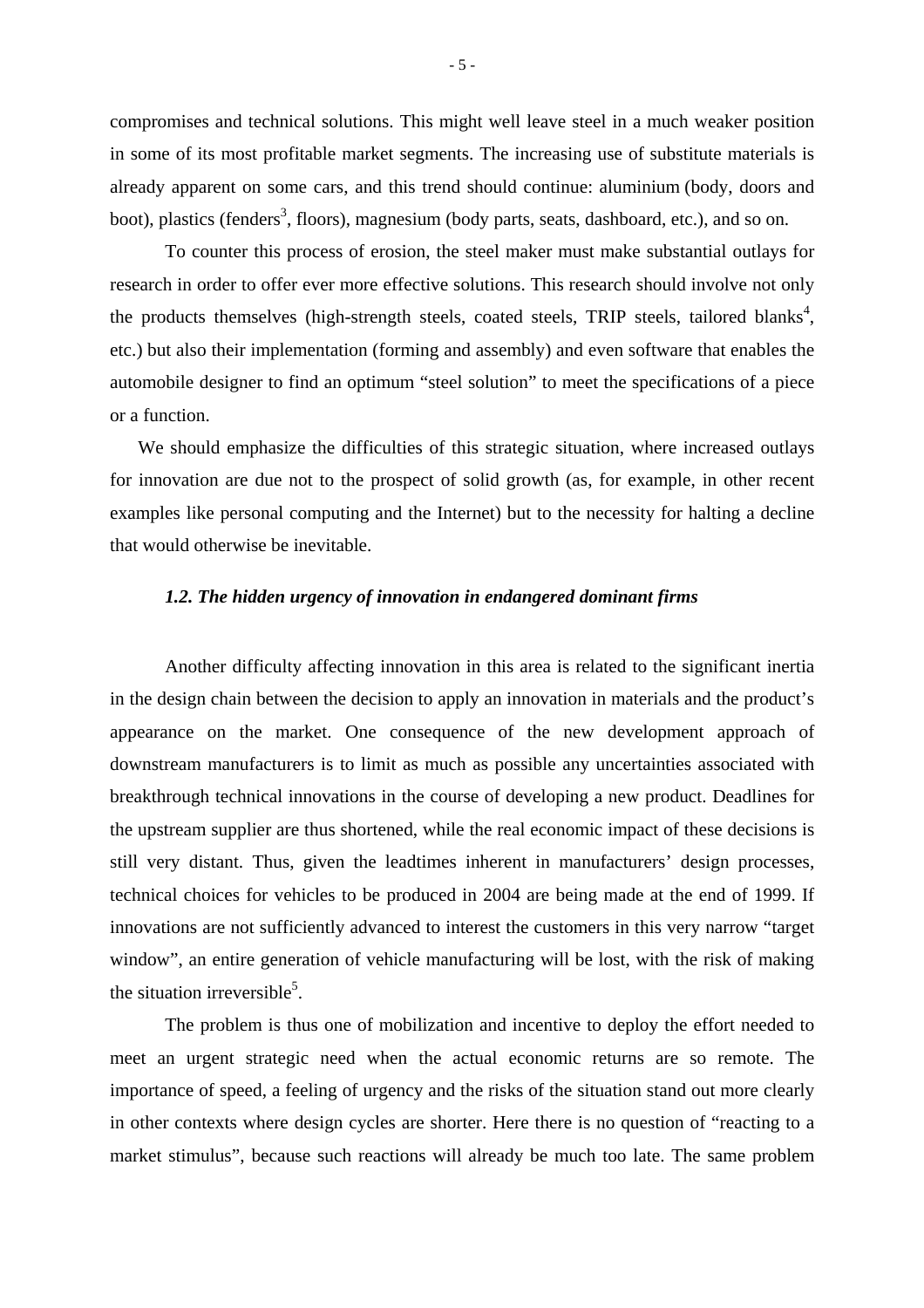can be seen in the pharmaceutical industry: competitive advantage can depend on a difference of a single week in submitting a patent application, while the products will be marketed at least ten years later! The difficulty in grasping the urgency is heightened when, as here, the company is in a dominant position (Boudès, 1997) and when the exploration of potential breakthroughs diverges from solutions envisaged by the company in the short term.

 Innovation is thus an imperative for upstream firms as well, even if this is less apparent than in the manufactured goods sector. This does not, however, imply that the organizational solutions that come to dominate product design in sectors such as automobiles and electronics are adaptable or relevant to the upstream context. The next section describes the specific features of a strategy for innovative upstream services. We will also discuss the relevance and limits of organizational forms for design that have been developed recently in other contexts. In the final section, we will outline a method for managing a project portfolio for innovative upstream goods and services that takes these specific features into account.

# **2. The specific features of managing strategies for innovative market supply in the situation of upstream firms**

In this section we will describe what is involved in supplying innovative goods and services in the context of upstream firms. Five specific features stand out, which we will compare with the situation of managing new products in the manufacturing industry: defining the scope of the innovation process; pushing technological innovations into the value chain in the search for markets; the number and size of projects; a strategically complex situation; and a high level of uncertainty. We will study the problems each of these poses for the transposition of the most widely used project-management models to the case of upstream firms.

### *2.1. The complexity of defining innovative upstream solutions*

The first specificity relates to the very nature of the firm's activity. In manufacturing, the design process has a clear, though not necessarily simple, end result: a new, tangible product with an identifiable performance and sales, such as a line of cars, a bridge, an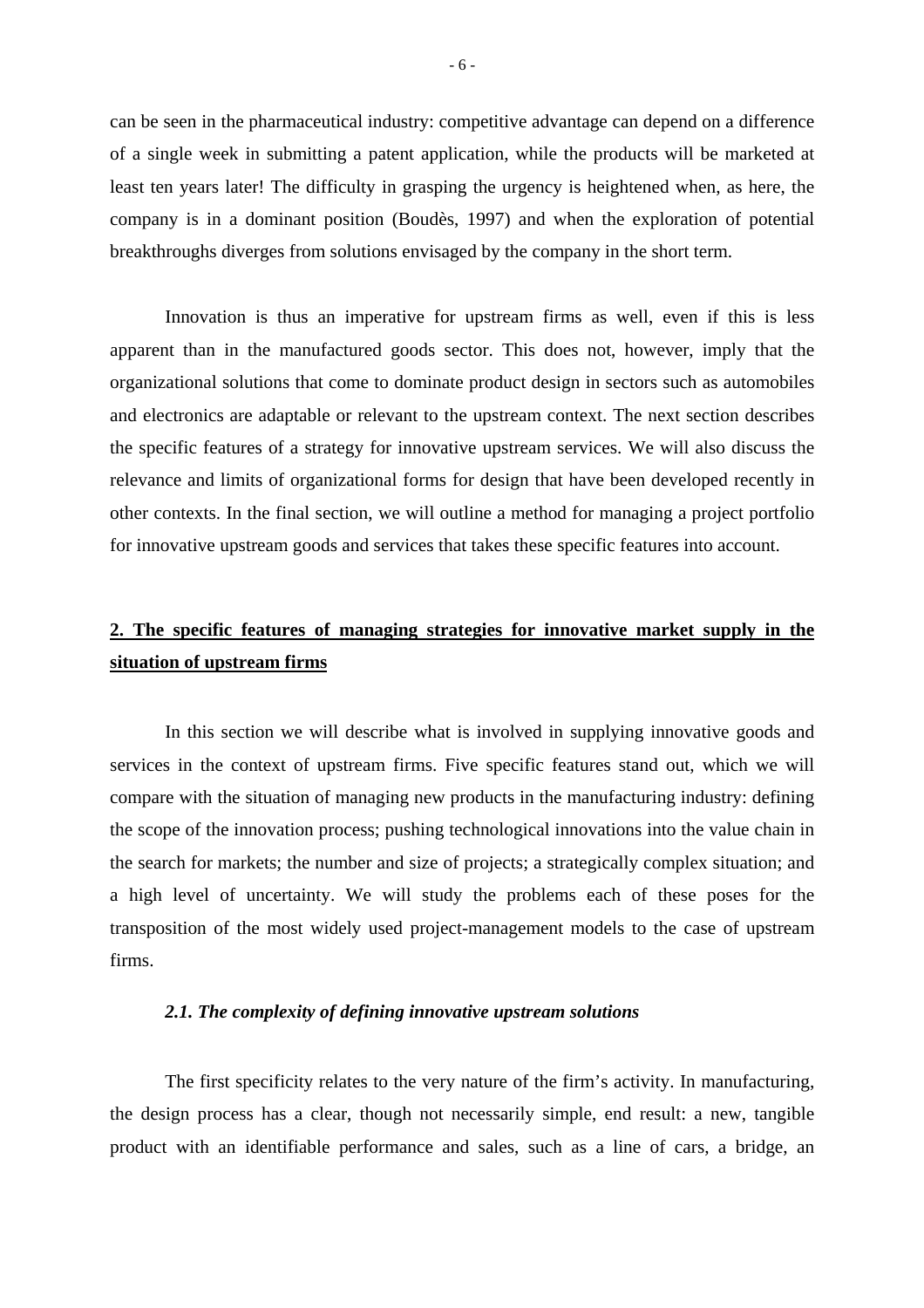aeroplane, etc. In the case of upstream companies, however, the outcome of the innovative process is more difficult to define.

In the recent period, one of the main strategic approaches of big upstream firms like Usinor has been, as we have seen, to abandon this concrete definition of their economic activity (which would make them mere "sellers of tonnes of steel") and replace it with a definition involving comprehensive service supply to downstream industrial customers, i.e. offering a "steel solution" (Benghozi, 1999). This refers to the firm's capacity to mobilize an in-house knowledge base and capacity to attack a problem which is functionally defined by the customer, such as designing a steel auto body part able to absorb the impact of a frontal shock, to support certain mechanical parts and to absorb certain vibrations, within given limits on space, weight and cost. The same evolution has taken place in the world of chemicals, with the change in Rhône-Poulenc's strategy from commodities-oriented chemistry to chemistry based on function or "use value" (Charue-Duboc 1998): the actual steel or chemical product sold is secondary to its function in the specific assembly manufactured by the customer for integration into the end product.

This redefinition of firms' activity, the economic rationale for which is examined above, raises problems when we try to define a policy for *innovative market supply,* for two reasons.

- First, it considerably expands the scope of the work involved in developing an innovation. Consider a project for the automobile market that we have been involved in for three years: the development of hydroforming, a new forming process<sup>[6](#page-24-5)</sup>. In this example, a narrow vision of the project would involve producing samples and would end with the entry of the corresponding products into the catalogue, leaving it up to the customers to define and develop any applications. With a broader view of the firm's vocation, the project should take responsibility, together with the customer, for the application aspect, and hence for defining services associated with the use of the new material or process (and thus supplying the entire design and manufacturing process for a part using the innovation).
- Second, the broad scope involved in innovative market supply, and thus the outcome of innovation projects themselves, are difficult to define. On the one hand, the project is closely linked with applications developed by the customers, such as supply of a piece of hydroformed tube, to continue our example. The value of the project for the upstream firm would thus be defined by the sales generated by the steel in this piece. On the other hand,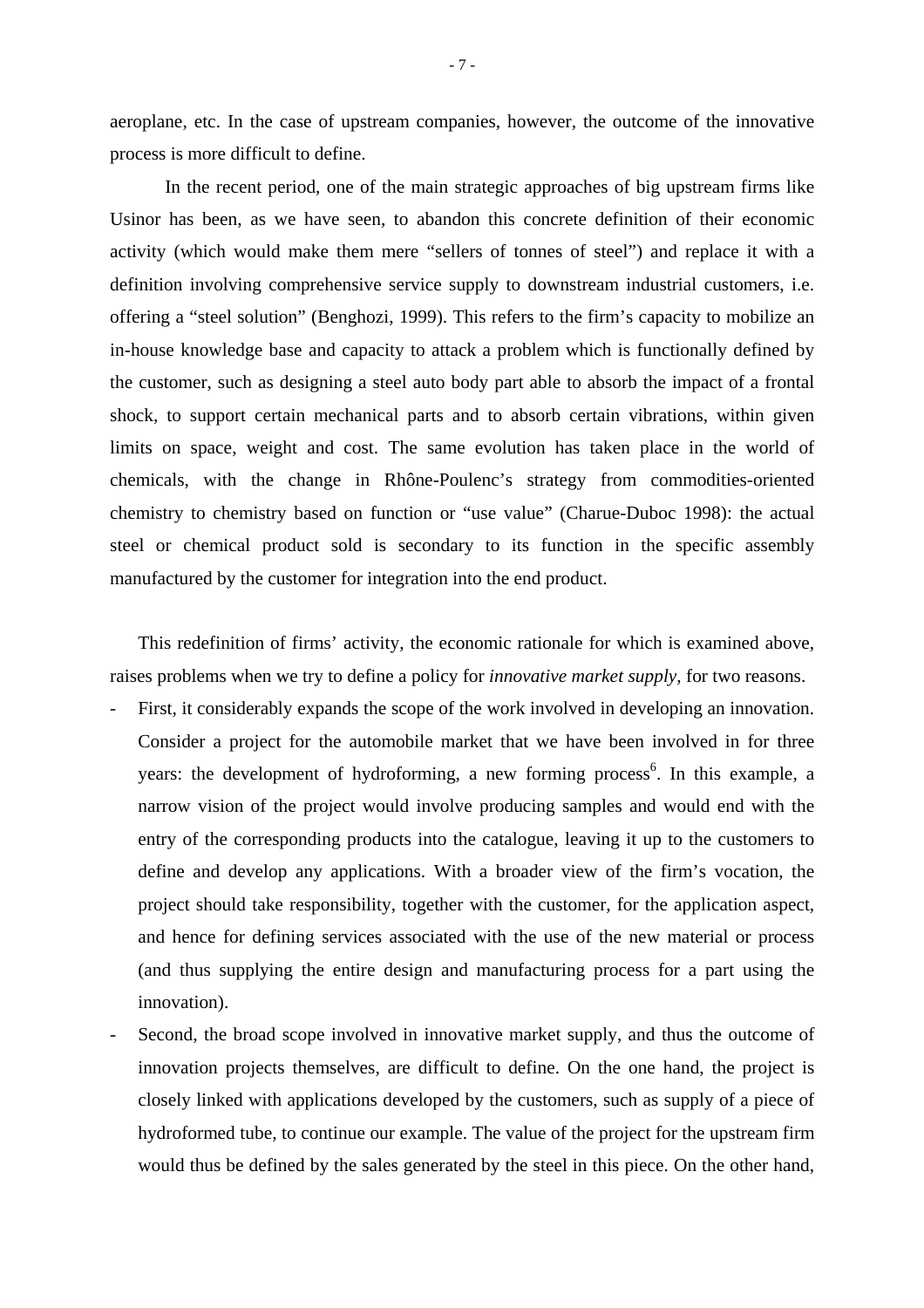producing a single piece is not an end in itself for this kind of project. Rather, the goal should be to supply a generic process-material solution, less contextualized than the piece itself – a "generic solution", "proven concept" or "semi-product" (Weil, 1999) that can be quickly applied to the design of other applications. Without this perspective, the investments required would not be profitable. As a result of this goal of standardization and the inertia of the process, the total sales figure gives only a very incomplete picture of the project's achievements.

It is well known that clear perception of the potential gain from projects to design new products, undertaken with a view to actual production of the product at a given date and with given resources, is a powerful motor for energizing development projects. However, management of the design of upstream products cannot count on this mechanism due to the relatively abstract and diffuse character of the results and the stakes involved.

### *2.2. Technological innovations "pushed" into the value chain in search for markets*

Innovation results when a potential need finds a response, generally based on the use of a new technology. The initial contribution of the upstream firm in this process is obviously based on its knowledge of the relevant materials and technologies. Exploration of the technical aspect can thus be handled within the firm. In contrast, a detailed awareness of the functional specifications that are of value on the market for end products essentially falls within the purview of the chain of downstream customers that process the supplied raw material, even though companies like Usinor have significantly developed their capacities in this area. This detailed awareness of needs is clearly crucial to designing an innovative "materials solution". Continuing with our example, Usinor could carry out an in-house study of the technical feasibility of a hydroformed part, but it is the auto makers who follow all developments in vehicle manufacturing, who thus can determine the parts for which these technologies might have advantages over existing technologies, and who can precisely define whatever specifications must be met. This involves determining the compromises needed among specifications that are usually not convergent and anticipating the direction and pace of changes in expectations based on the potential moves of other materials competitors in order to determine the performance required. Access to this knowledge is thus essential if the upstream firm's research is to be more than a blind trial-and-error process. This is the reason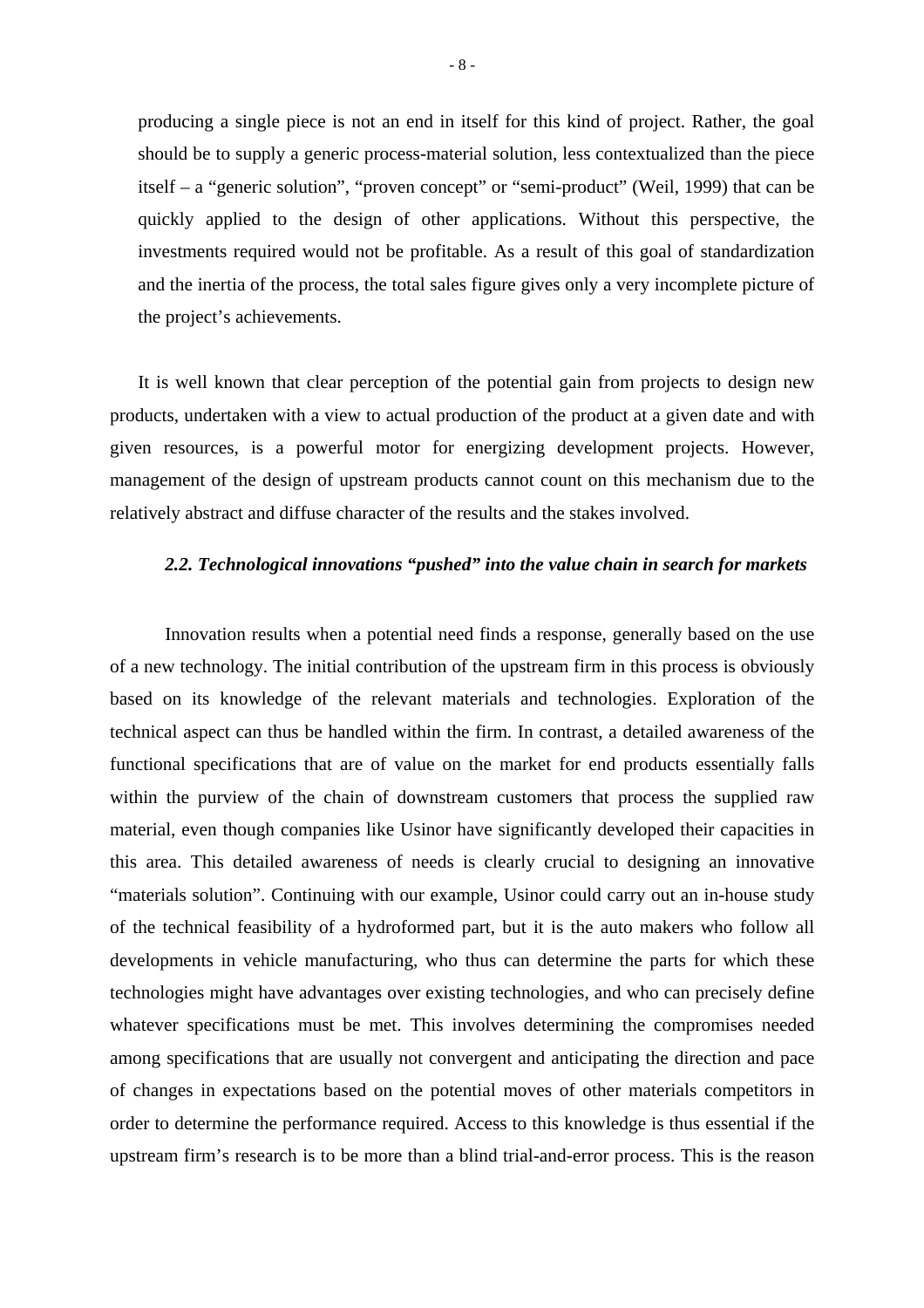for the rising importance of occupational specialities involved in the search and the codification of this knowledge (Charue-Duboc, 1998), and for the involvement of customers in these projects.

One of the difficulties of this strategy for chemical and steel-making firms is that, unlike manufacturing firms, they are often situated very far from the end user, frequently separated by several stages of materials processing and distribution. This has two consequences.

- First, the "customer system" whose choices need to be understood is complex, as it must integrate all the processing stages up to the end product. This amounts to an organization or even an organizational complex<sup>7</sup>. For a hydroformed item, for example, it is necessary to take into account not only the engineers who designed the vehicle parts, but also the designers, methods, welders, paint, etc. If the item is made by a supplier (as is usually the case for components like exhaust lines, tanks, etc.), the supplier's situation must also be integrated. It is necessary to understand the needs and constraints of each actor in the process.
- Second, setting up co-design partnerships is more difficult for upstream firms than downstream ones. In the manufacturing sector, the initiative for "design revolutions" comes from the end firms in the chain. They are able to compel their suppliers to use a concurrent engineering approach by wielding their power as buyers. The situation is obviously different for upstream firms, as projects usually require co-ordinating downstream customers or specifiers rather than upstream suppliers. How can customers be convinced to take part, when, as is usually the case, it is not possible to exercise financial leverage over the downstream part of the chain?

Bansard, Cova and Flipo (1992) answered this question by showing the importance of distinguishing among situations on the basis of who initiates the innovation process: the customer, by expressing a demand, or the supplier, by offering innovative goods and services.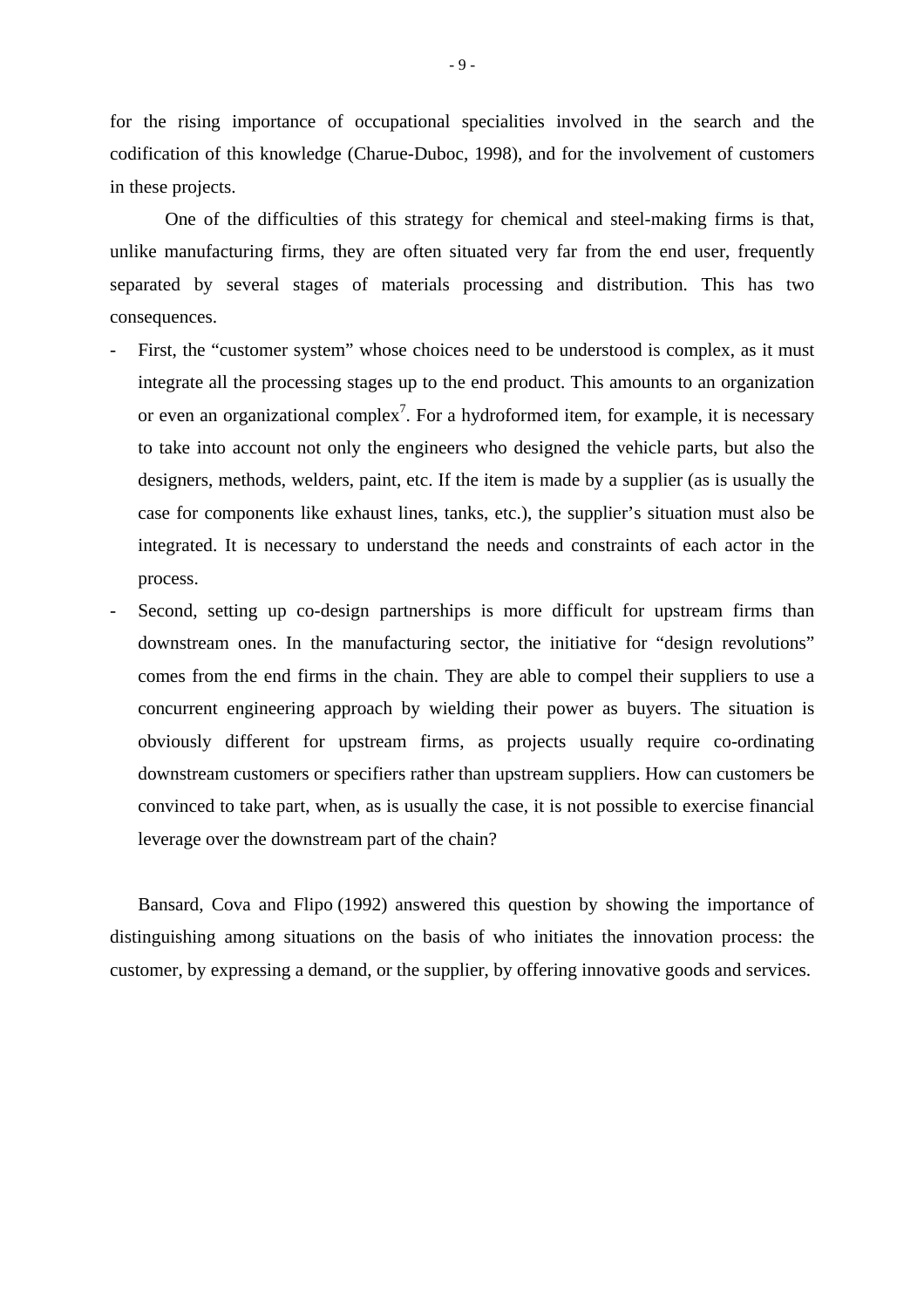|                 |                                                           | <b>Supplier</b>           |                          |  |  |  |
|-----------------|-----------------------------------------------------------|---------------------------|--------------------------|--|--|--|
|                 |                                                           | <b>Anticipation</b>       | <b>Reaction</b>          |  |  |  |
|                 |                                                           | Proactive supply strategy | Satisfaction of a demand |  |  |  |
| <b>Customer</b> | Anticipation<br>Expression of a<br>need                   | (III)                     | $\mathbf{I}$             |  |  |  |
|                 | <b>Reaction</b><br>Response to<br>the supplier's<br>offer | (II)                      |                          |  |  |  |

*Figure 1: the various configurations of initiative in customer-supplier co-design*

*Source : adapted from Bansard, Cova and Flipo, 1992.* 

Involving the customer will be relatively easy whenever the firm is in a situation corresponding to the first row of the figure 1, when the customer is motivated by an explicit need (situations I and III), whereas it will be more difficult for projects in situation II (the last situation being ignored because it does not lead to the development of an innovative process). In a study of automobile equipment makers, Lamming (1993) differentiated two strategies for the supplier (corresponding to the columns) in these situations, which he described as either "a loyal collaborator" or a "key partner". The first corresponds a "customization" strategy driven by the customer (in terms of methodology, this involves adopting a design model suited to the customer's specific approach; in terms of content, it involves specifically adopting the unique specifications of the customer for the component to be supplied). The second corresponds to a supply-side strategy based on technological product and process strategies (technical strategies for the component, economies of scale so as to reduce costs but limiting the differentiation offered to builders, etc.). The choice between these two strategies (Donada, 1998) and the organizational mechanisms needed to handle the continual tension are key to the effectiveness of the design model for first-tier suppliers (Kesseler, 1998).

The strategies studied at Usinor and Rhône-Poulenc fall into the proactive categories of "key partners". In this case, the ideal is to be situated in class III, where explorations of a need and a technical potential converge. Moreover, the existence of an expressed demand is often a significant criterion in formal tools for choosing projects. However, eliminating type-II situations will have little chance of halting the erosion we have described. Innovation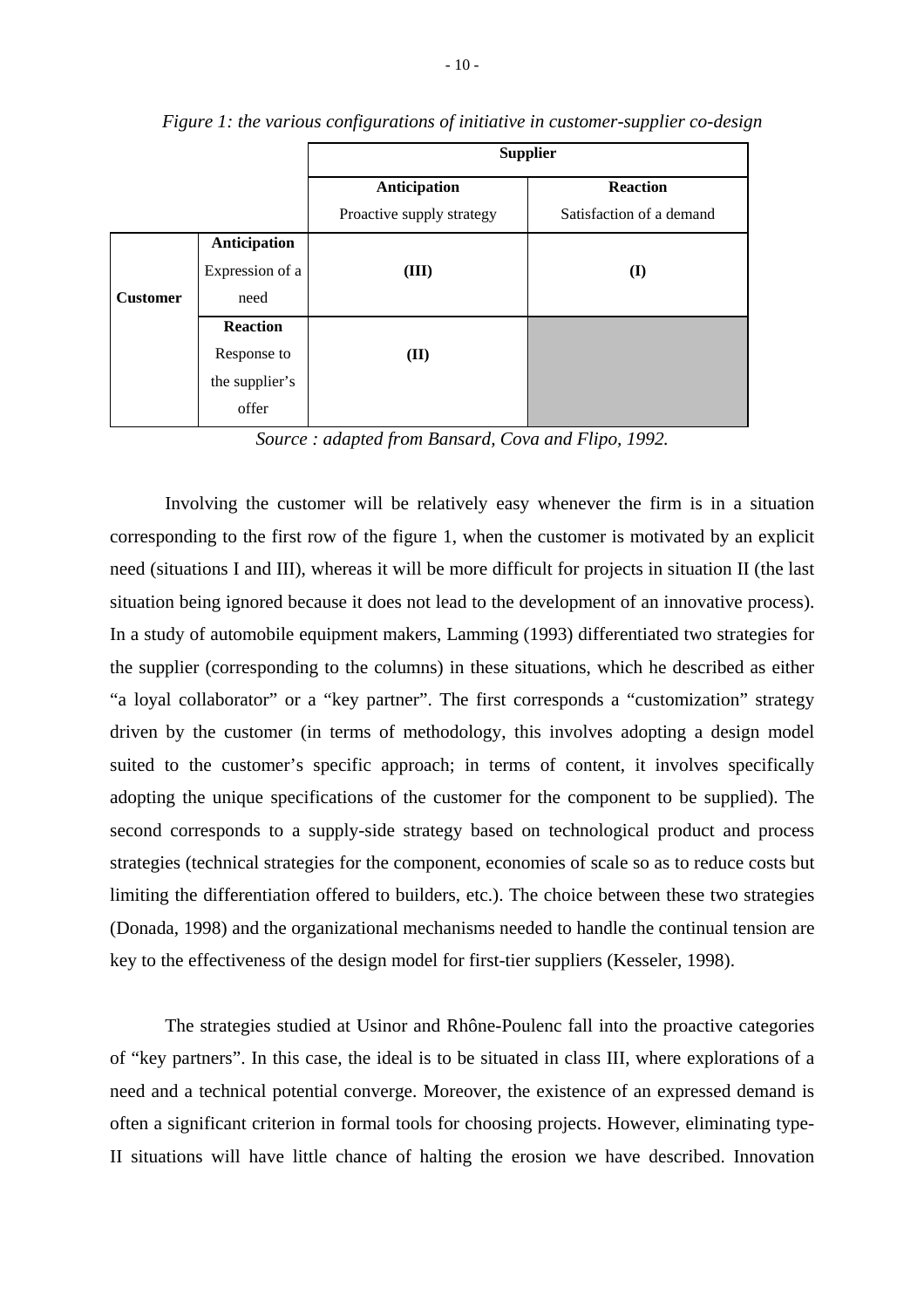strategies are being implemented in a competitive environment. With regard to clear trends such as the lightening of vehicles, if competitors (e.g. aluminium firms) are able to develop interesting proposals before the customer has formulated a precise demand, these are likely to impact heavily on the way the customer formulates the problem, thus giving such competitors a head start. Anticipation is a key word in today's competitive climate. Thus, starting from a situation in which the supplier is exploring and anticipating customers' latent requirements (type II), the goal is rapidly to elicit an explicit demand that will then lead to co-designing (type III).

### *2.3. A profusion of small emerging projects*

Whereas an auto maker handles several big development projects that are vital for its survival, a company like Usinor manages several dozen projects at a time. There are numerous outlets for the products of chemical and steel-making firms. A given steel will be used for automobiles, construction, household appliances, etc. Consequently, project management is characterized mainly by an abundance of innovation paths, and hence of projects.

The large number of projects makes it difficult to implement "heavyweight" project management. It is easier to dedicate full-time experts to projects that reach a certain "critical mass". When the company needs to manage several dozen projects, it is almost impossible to assign full-time personnel to each, whether project leaders or team members. In these circumstances it is not unusual to see the same person manage several projects and take part in the work of other teams, with predictable consequences for timetabling. In the majority of projects studied, project leaders combined a managerial post with the leadership of a project, or more often several projects. As a result, they were able to devote only 10% of their time to the project concerned, and other team members were in the same position.

In this situation, the problem of choosing among projects is crucial, and this brings us back to the process of project portfolio management, which is the only means of obtaining a sufficient concentration of energy and resources (Cooper et al. 1998, Bayart et al 1999).

#### *2.4. Great strategic complexity*

This question of choosing projects is related to an *a priori* assessment of the potential gains. This is a matter of determining whether an idea for a product having use value for end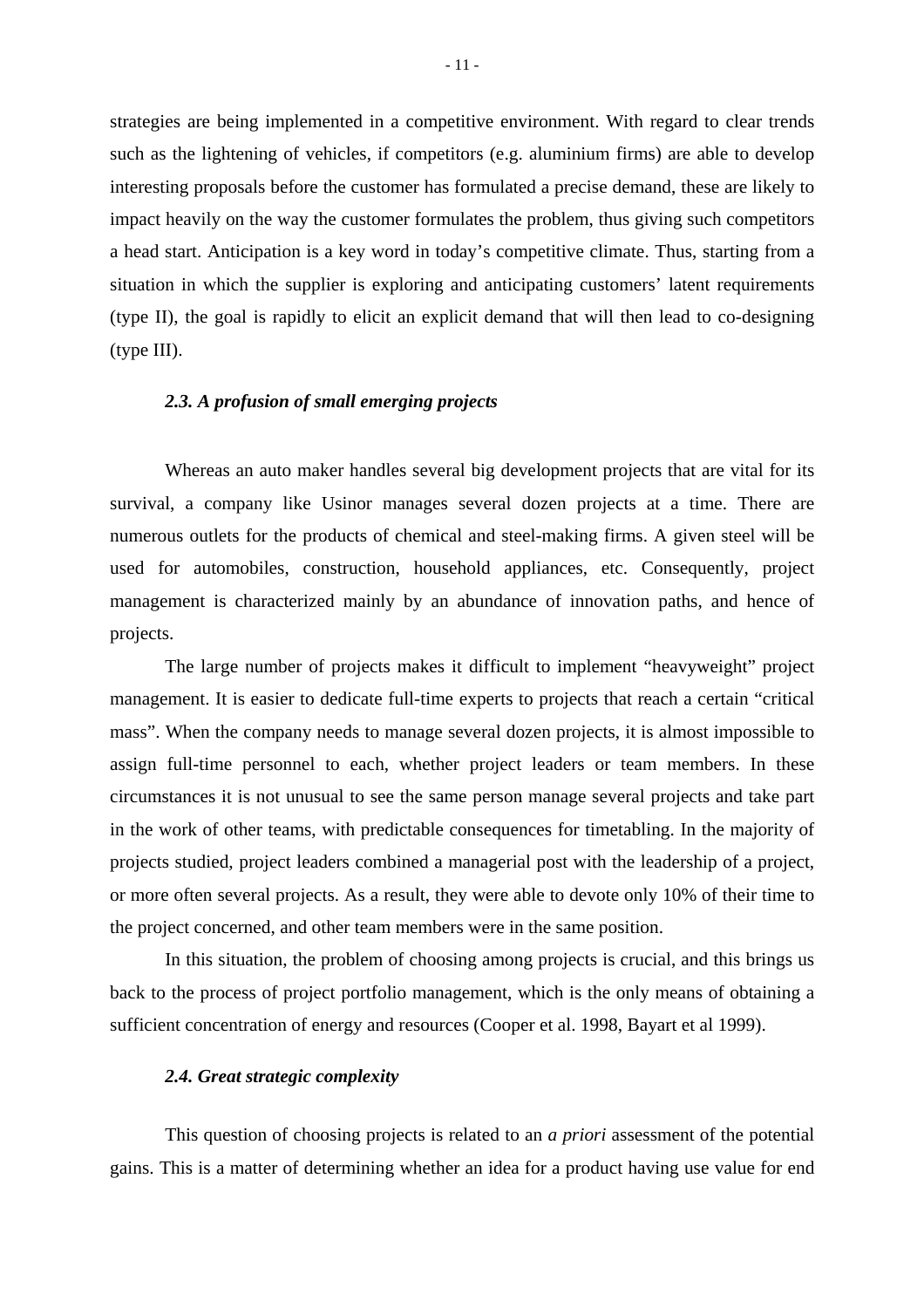customers will result in a profit for the company. For several reasons, the answer is anything but easy.

First, the novelty of the ideas makes forecasts risky (remember that, in the case of automobiles, this is occurring about five years before the end product is marketed, if we take into account the duration of both the upstream project and development by the customer).

Second, competition is not stable. Many of the projects studied went through sharp turns due to strategic events, such as the sale or purchase of business, a joint venture that was blocked or was not planned from the outset of the project, etc.

Finally, an understanding of the potential gain from a project depends on how well it fits the firm's structure. On the one hand, the practice of attaching personnel to a central research unit is often criticized as cutting them off from the real situations of customers. On the other, attaching them to a customer- or product-based business unit has two disadvantages. First, an understanding of long-term issues is more tenuous at this level, which is accustomed to employing short-term, highly operational criteria. In the choice between mobilizing energy to produce and sell existing products, or mobilizing knowledge and expensive equipment to test tomorrow's products, priority is usually given to immediate needs. Second, the potential gain from a project can be transversal, cutting across several markets. Without consolidation, the perception of the project's importance can thus be diluted at different levels of the organization.

# *2.5. Projects with a significant research aspect, and thus a high risk of being stopped*

Building a package is the chief characteristic of projects in the manufacturing sector. This generally involves capitalizing on existing scientific and technical research by selectively integrating the products of such research. Some learning must occur, particularly regarding knowledge of interfacing (Weil, 1999), but the level of uncertainty is nonetheless not dramatic. In contrast, the projects of the chemical and steel-making firms described here are typified by much more striking changes and unknowns. Technically, the transition from a stamped to a hydroformed part involves the entire design chain. It is necessary to determine whether its form can be achieved in the new material and to study its mechanical, acoustic, and ageing properties, as well as its reactions to the different processes that it must undergo.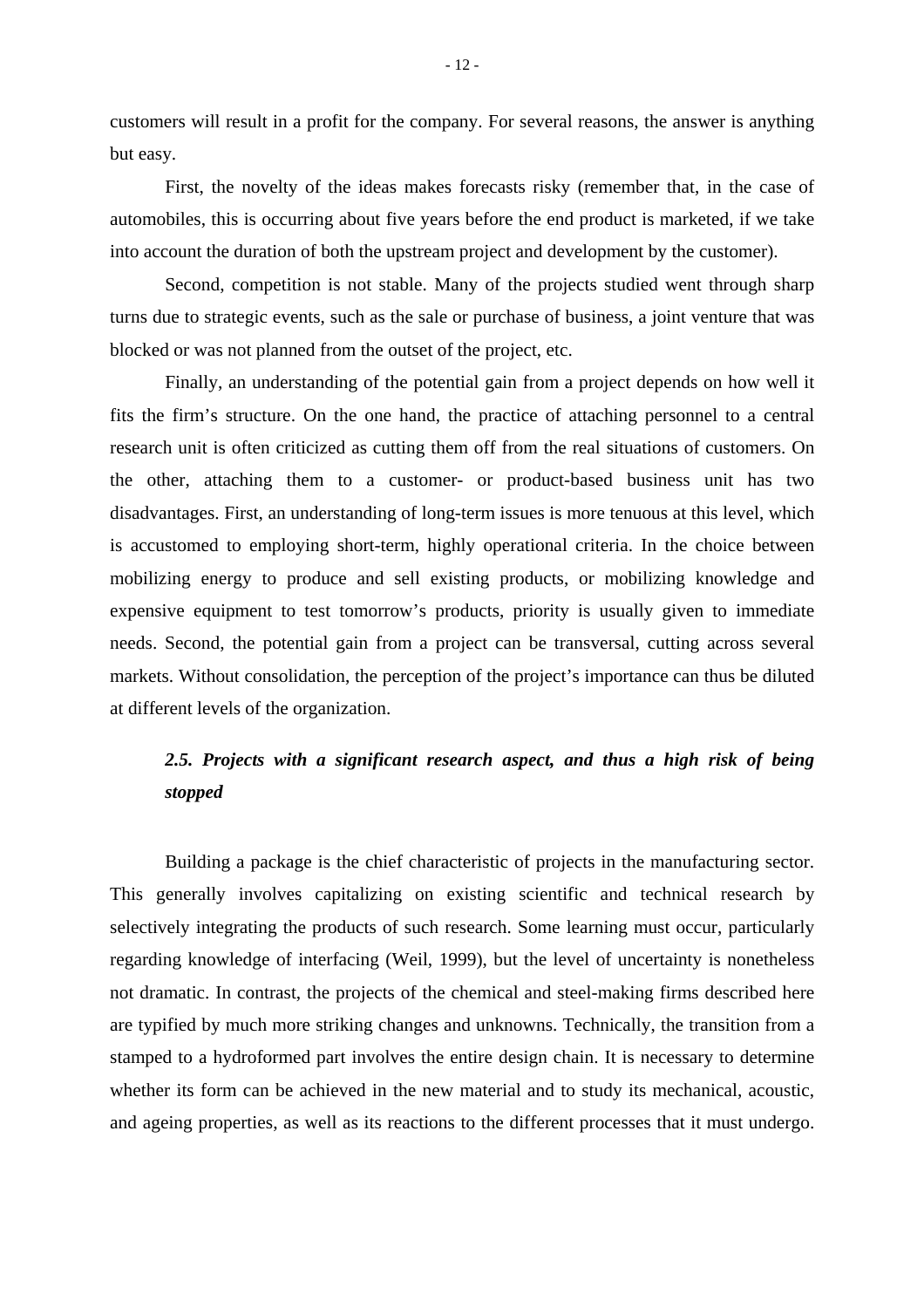Economically, there is significant uncertainty regarding costs, given a situation where the industrial scenarios exist only on paper. This high level of uncertainty has two consequences:

- First, there is a much lower probability that such parts will ultimately find their way to the market for end products. This explains the culture of caution which has taken root in this situation. Given the lower likelihood that the product will ever be marketed, firms hesitate before undertaking more extensive research which, if unsuccessful, will be a lost investment. This culture makes it difficult to implement the principle of anticipation so omnipresent in the approach of modern design. This has all too familiar consequences, such as projects that spiral on and on; although they do not immediately use many resources, no-one knows whether they will eventually produce any results. Just how far is the principle of anticipation applicable, and how is it possible to break this vicious circle in which the likelihood of success remains low because no-one dares to anticipate?
- Second, unlike a conventional development project, which largely amounts to the realization of an object and an industrial process, here the management of knowledge is dominant. A vast field covering potential outlets for the technology and its technical properties must be explored as fast and thoroughly as possible. The production of a part is thus only a partial result of the project and should be considered as helping to mark out the field of application of the new material, since the extent of this field is initially unknown. The effectiveness of project management is comparable to the effectiveness of the process of creating knowledge or learning. In this regard, the study of such processes should draw on work on the concepts of collective learning and knowledge management in organizations (Midler, Charue-Duboc, 1998, Nonaka et Takeuchi 1995, Lundin et Midler 1998, Hatchuel, 1999, Hatchuel *et al.*,1999).

Given these five specific features, the model of concurrent engineering as it has developed in the manufacturing industry could be adopted only with great difficulty, even though its principles are generally relevant. The issue for current research is to develop a management model adapted to this particular situation.

### **3. Towards a design model suitable for innovative upstream product supply**

This section concentrates on the characterization and management of projects for innovative product supply, which has been the focus of our current research at Usinor.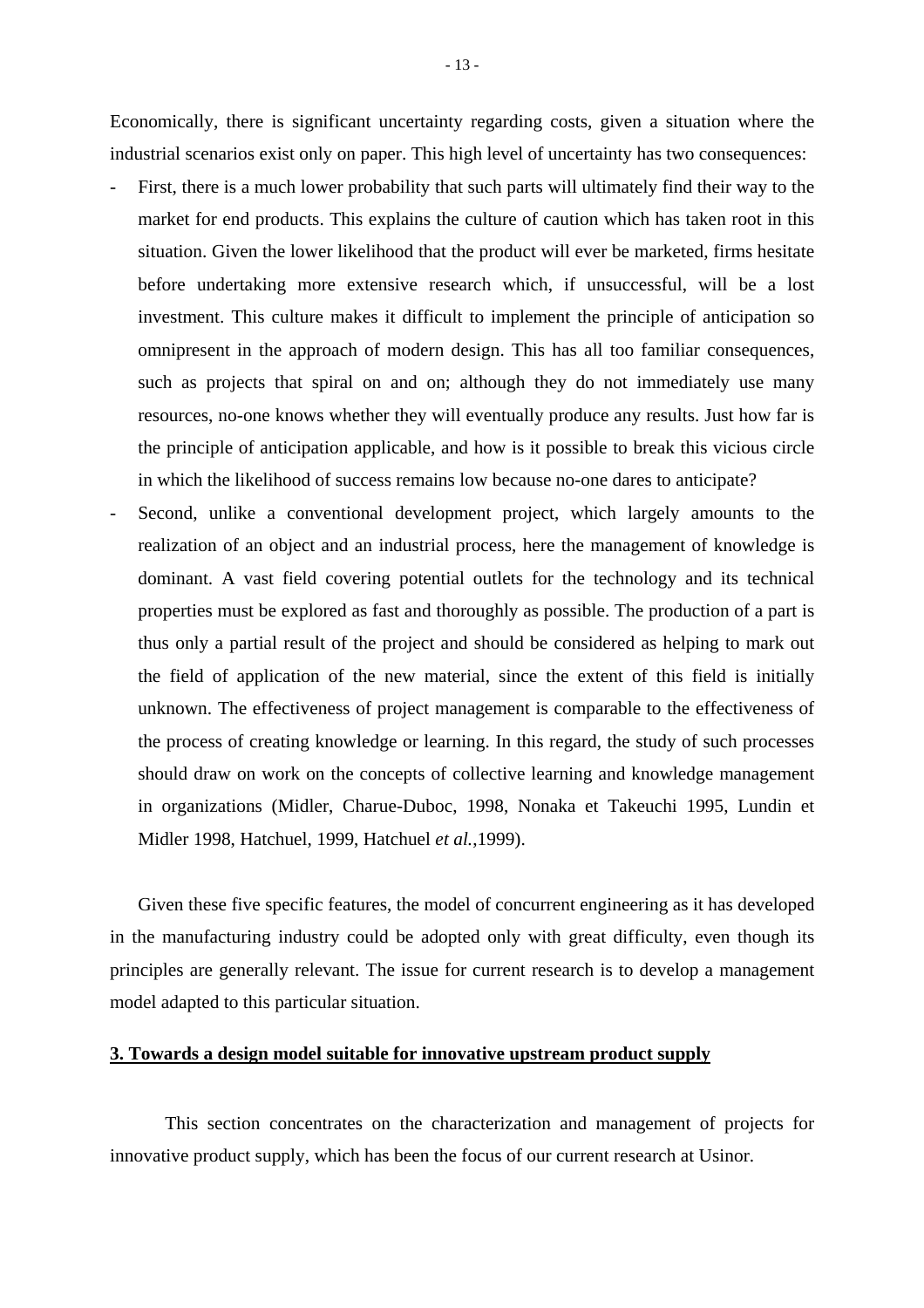## *3.1.Defining the space for exploring projects for innovative upstream goods and services*

The notion of a project is polysemous and thus very ambiguous. Here, the term "projects for innovative goods and services" refers to projects with three characteristics:

- 1) they are initiated by the supplier even when explicit customer demand does not necessarily exist (categories II and III of Table 1);
- 2) instead of a single product, they propose generic concepts (target application/technical solution) upstream from development projects;
- 3) as a result, they *simultaneously* explore the characteristics of the technical innovation *and* its potential applications and use value for the customer(s).

A company like Usinor obviously deals with other types of projects (we are tempted to say "fortunately", since the category under discussion is inherently problematic), including the improvement of existing products with no significant technical breakthroughs, the development of a new "steel solution" to meet a customer's precise, explicit specifications (for example, a wheel with certain functional characteristics, a target cost, etc.), the launch of a new production line, etc. However, in the current context of innovation-based competition, projects for innovative solutions are of crucial significance for a company's future.

A project for innovative goods and services is thus a space for exploration having, first, a technical aspect, and second, an applications aspect. To explore these two dimensions, the team will define and carry out physical tests and simulations while approaching clients to propose joint development of products incorporating the innovation. The project can thus be formalized as a series of experiments or studies making it possible to acquire knowledge about the innovation and, if the customer studies go well, eventually generating sales. The project team must thus build and traverse the space outlined in Figure 2 below.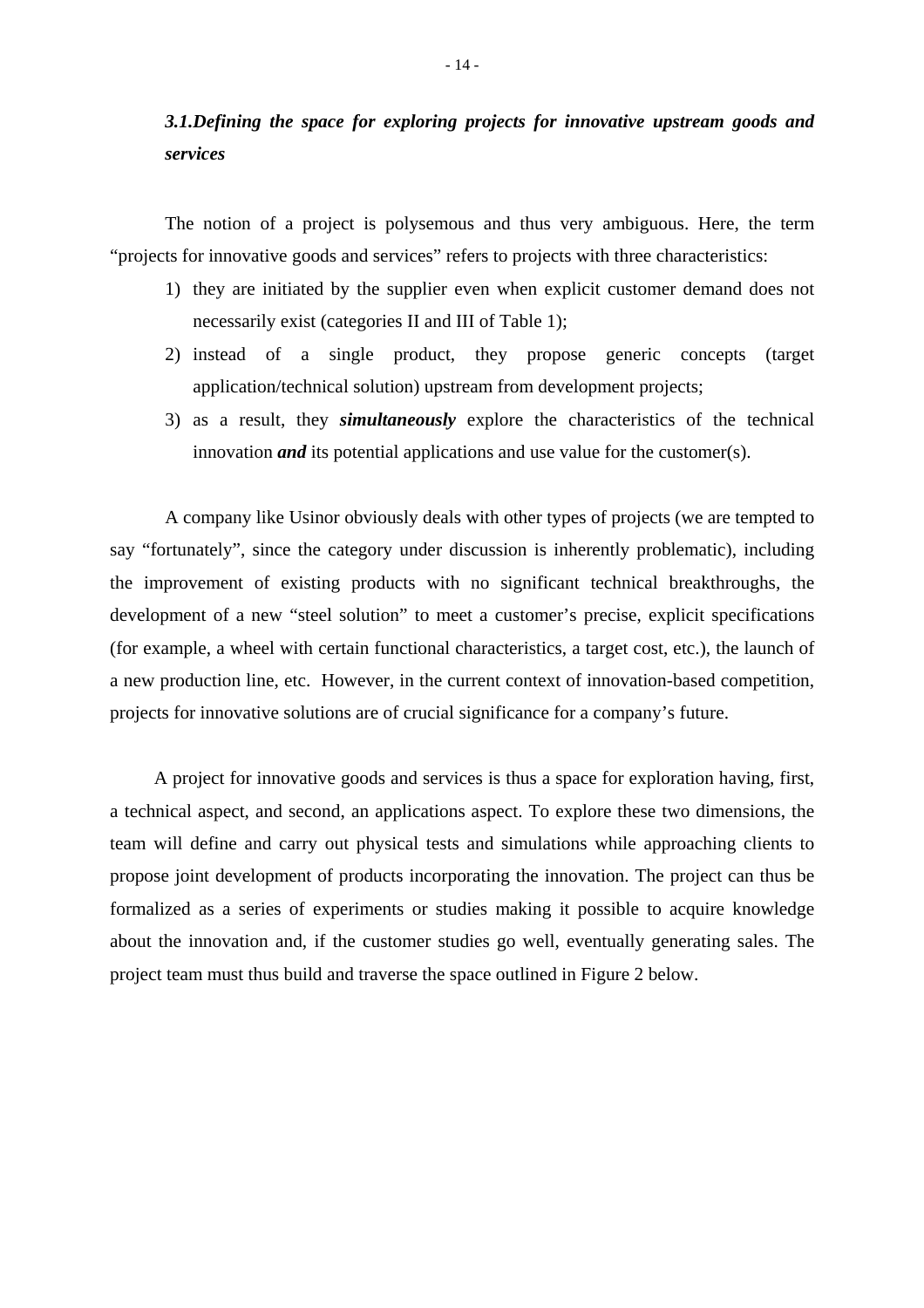| Field of knowledge to be<br>explored $\rightarrow$<br>Space for learning vectors<br>↓ | Feasibility | Process | Functional<br>behaviour | $\cdots$ | Potential<br>sales of<br>hydro-<br>forming |
|---------------------------------------------------------------------------------------|-------------|---------|-------------------------|----------|--------------------------------------------|
| Experiment 1                                                                          |             |         |                         |          |                                            |
| Experiment 2                                                                          |             |         |                         |          |                                            |
| $\ddotsc$                                                                             |             |         |                         |          | $\ddotsc$                                  |
| Customer A study                                                                      |             |         |                         |          |                                            |
| Customer B study                                                                      |             |         |                         |          |                                            |

*Figure 2 : the project journey* 

 The hydroforming project can be used to illustrate this design description. The firm's interest in hydroforming began in 1994 following a one-off discussion with a customer in the automobile sector. A series of contacts (customers, exhibitions, competitive steel makers, press manufacturers, etc.) and articles in the trade press indicated that this could be a technique of the future for various industries, including automobile manufacturing, which is a key market for the firm. A study was thus launched to identify existing product world-wide, any *a priori* advantages of hydroforming, suppliers of presses, etc. Given the low level of technical knowledge on the subject, the company decided to invest in a hydroforming press. A project team was set up and given charge of developing this new procedure.

 This is clearly a project for innovative goods and services. Indeed, once the press was installed, no customer really expressed a demand for this technique, although a few expressed interest. Similarly, the real potential of the procedure was unknown. The team's task was thus to develop Usinor's knowledge so that it was in a position to set specifications<sup>[8](#page-24-7)</sup> for a technical innovation and to offer steel solutions meeting the long-term requirements of its customerpartners. The "result" of the project was indeed the generation of "generic" knowledge about hydroforming, knowledge that will make it possible to develop *various* specific applications.

To achieve this kind of result, it is necessary to understand and master the technology while discovering its potential applications. The team should thus simultaneously define and carry out a research programme<sup>9</sup> and contact customers to carry out joint studies<sup>10</sup>. The interaction between these two aspects will make it possible: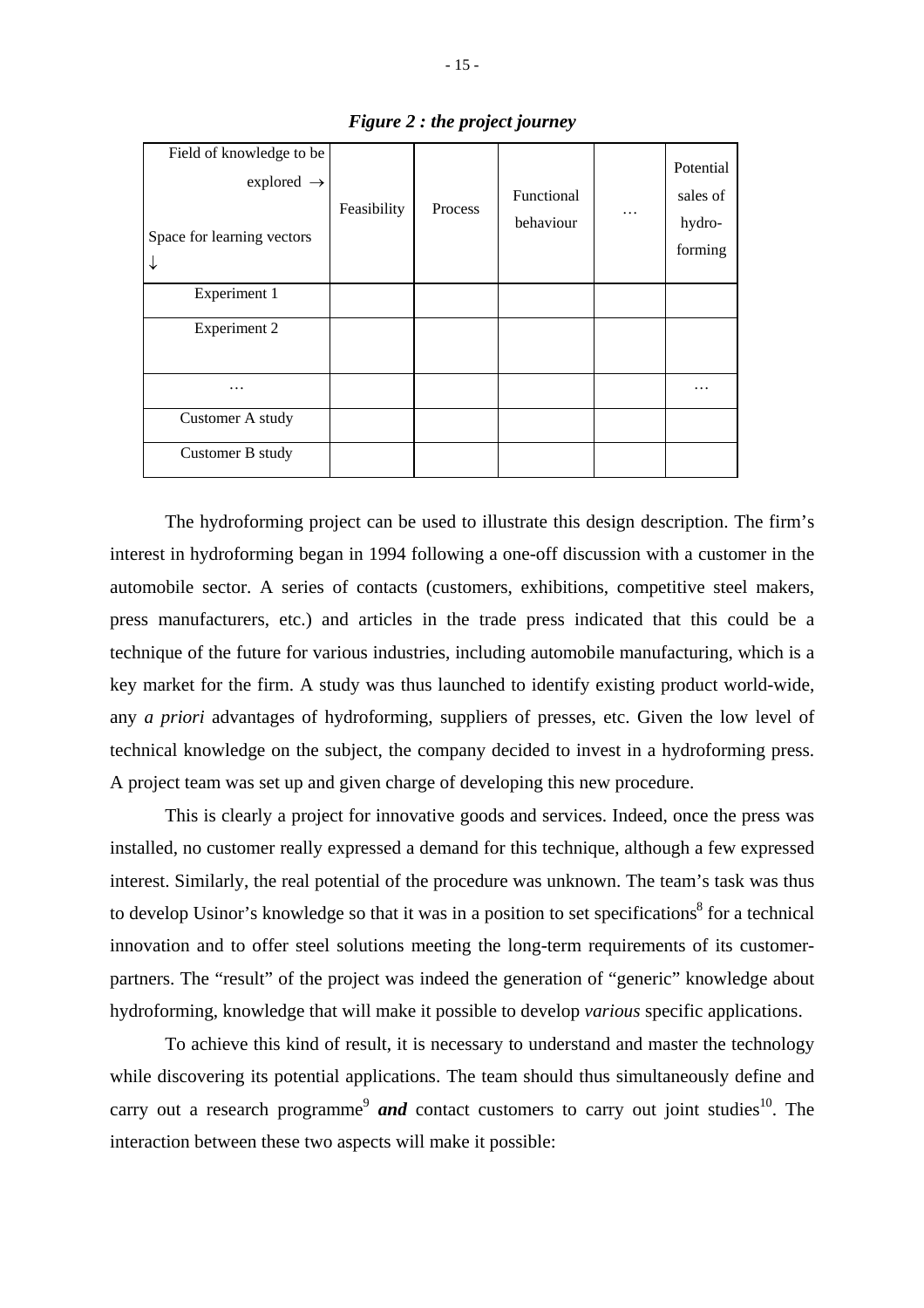- 1. gradually to resolve technical uncertainties (what are the real possibilities of deformation? is the process truly robust? etc.);
- 2. and to identify the most relevant applications (which items? with which functional characteristics? etc.).

This challenges the traditional separation between research and development. Research is needed to determine relevant applications, and at the same time case studies raise basic questions. Bringing these two aspects together makes it possible for the team to advance. What remains is the matter of managing this process and dealing with the back-andforth between generic knowledge and specific cases.

# *3.2. The basic activities involved in exploration: management of knowledge and production of probes*

Schön (1983, 1997) described the combination of the processes of abstract knowledge and action using the metaphor of a "conversation with the situation". On the one hand, the designers' knowledge enables them to formulate problems that lead to preliminary answers, and thus to tests and action plans. On the other hand, implementation of these action plans and attempts to implement these answers constitute a test that leads to new knowledge – the situation "responds" to the designers, often in a surprising way. The designers then make use of this new knowledge to shift the exploratory path towards other fields, revise the starting framework, or even attempt to transform the situation. In this sense, the probe, as both an action and a knowledge-generating event, plays a central role in the design process, a role different from the traditional validation of scientific statements. Hatchuel (1999) formalized this transactional knowledge-action process under the terms of rationalization strategies and "learning from doing", explicitly taking into account the collective character of the investigation.

The probe is thus the key activity in the exploratory process. Its value depends on both the extent to which it increases knowledge and the extent to which it constitutes an advance in implementation. Its importance is emphasized by researchers working on companies facing highly dynamic technology/market environments (Lynn, Morone and Paulson, 1996; Brown and Eisenhardt, 1998). A comparable emphasis can be found in the concept of an "event" in Zarifian (1995), with the  $-$  essential  $-$  difference that the latter highlights the fortuitous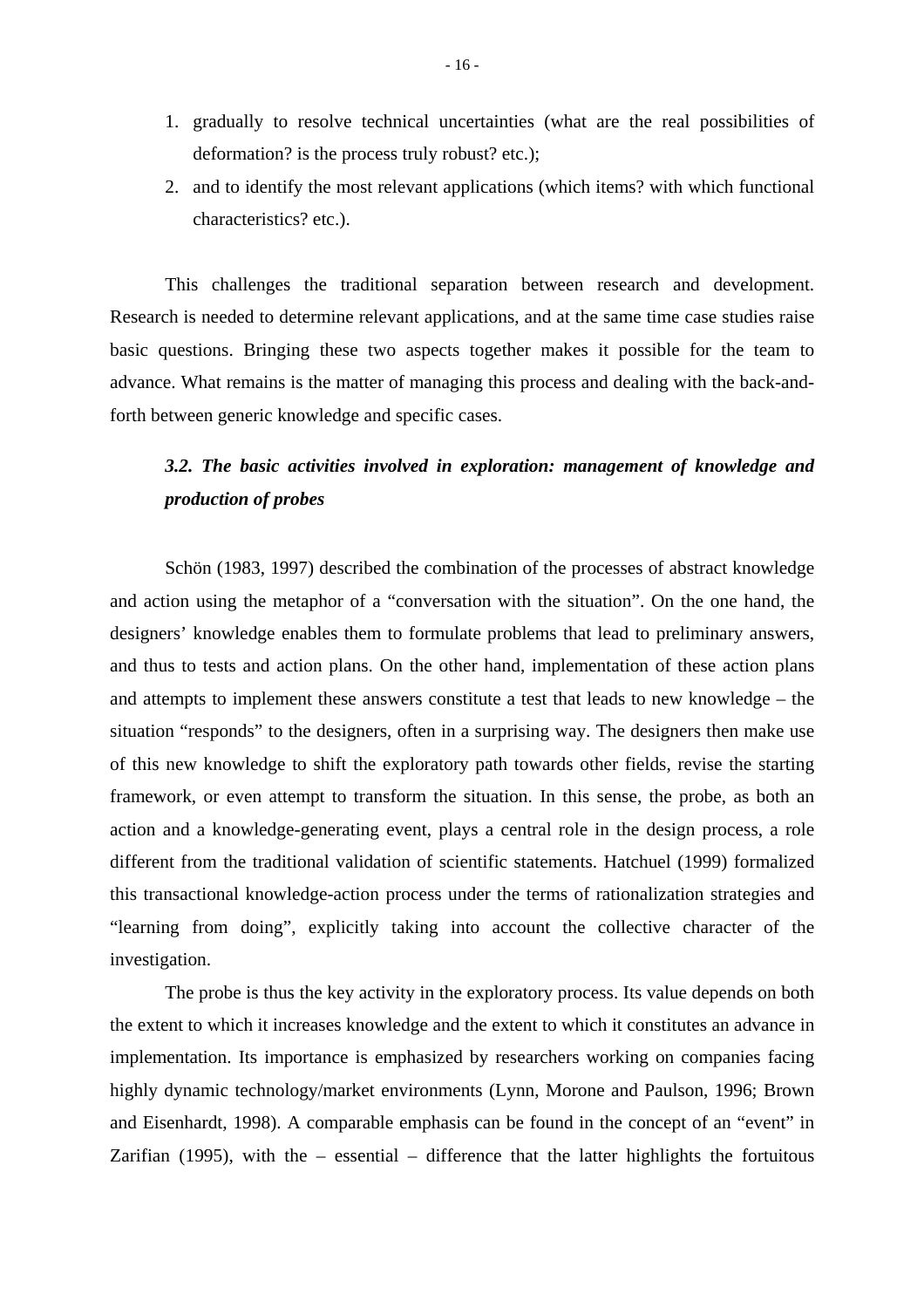dimension of chance, which is contrary to the design strategy: a surprise coming from a designer is – even if this expression appears paradoxical – an intentional and expected surprise, brought about by the overall design strategy itself.

The fact remains that the "production" of probes is an organizational problem. Studies of the activity of research laboratories in the fields of sociology (Latour, 1989) and management (Charue-Duboc and Midler, 1998) reinforce our observations of the inexorable intermingling of the intellectual and material dimensions of research activity. On the one hand, it is necessary to develop a research programme (formulate a hypothesis, choose the tests to carry it out, etc.), to analyze the results, formally to describe the phenomena observed, etc. On the other, it is necessary to produce samples, conduct the tests (the supply of raw materials, the preparation of equipment, etc.) and carry out the calculations, etc. This second dimension is often neglected by stereotypes of ivory tower theoreticians. It nevertheless plays an essential role when the generation of knowledge mobilizes machines as sophisticated as a hydroforming press and, since the project is taking place amidst a sharp division of labour, involves the co-ordination of dispersed teams.

Organizing a probe as part of a research programme is much more complicated than it might appear. First it must be set up, which involves deciding on a goal, the materials to be used, parameters for running the machine, and the variables measured. Then it must be organized, which means finding a technician and available testing equipment (knowing that this often involves rare resources), obtaining the supplies needed, and so on. Then comes the tricky stage of analysis. The researcher once again must seek out a technician, measurement tools, and so forth. All this can take many working hours. Moreover, this process can be delayed at every stage. For example, new materials needed to verify a hypothesis may not be immediately available; in this case, it will be necessary to modify a production schedule (rolling, tube production lines, etc.) on a production site that is often far away, which could delay the process for several weeks.

This picture gives a sense of the difficulty of running projects for innovative upstream goods and services. Organizing probes to learn about innovations actually forms part of the client-supplier relationship. Before returning to these points in the conclusion, we will present the principles that could serve to underpin a system for managing these projects.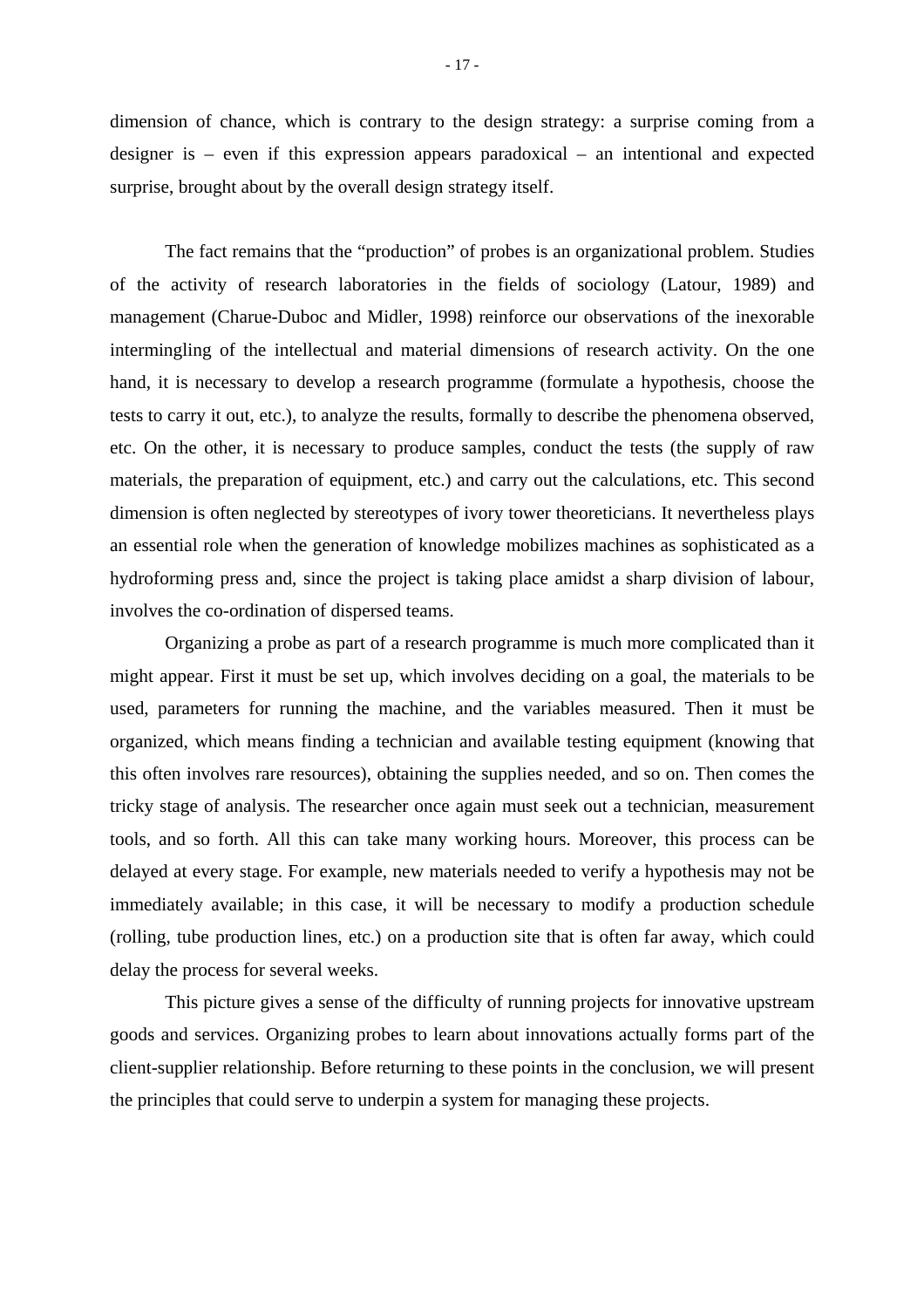#### *3.3. Principles for managing innovative upstream market supply*

The analysis presented above allows us to lay down certain principles to be used in evaluating a system for organizing innovative upstream goods and services.

#### **Principle 1: the specificity of the basis for evaluation**

The first step in assessing performance or implementing a strategy is to define an observer, that is, a reference base. We have seen that it is usually difficult to grasp the importance of projects for innovative goods and services using established frames of reference. The advantages they can bring usually lie outside existing horizons; they cut across the boundaries of existing markets; they have non-linear effects which are generally poorly understood. Evaluating the project therefore cannot be separated from creating a context that will serve as the project's frame of reference. To a large extent, discussing the project involves discussing the advantages to be derived from this potential context and then creating it.

### **Principle 2: the dual role of research for innovative upstream goods and services**

Every investigation (research report, customer study) associates a process of generating knowledge with a process of creating sales. A management scheme must thus take into account these two different dimensions of performance. A study could lead to new sales without contributing any new knowledge other than the existence of a particular market for the item. Conversely, a study could fail to generate any sales but produce knowledge that is crucial for understanding a technique or defining its potential field of application. This makes it possible to improve the investigation's results upon each iteration. As knowledge accumulates, technical uncertainties are reduced, the tests to be conducted and the potential applications are more precisely known, and step by step the two dimensions converge – or the investigation is halted if the technique proves to be less valuable than anticipated.

### **Principle 3: the centrality of testing in the management scheme**

Testing is the value-added activity par excellence for the two dimensions of performance. The study of the hydroforming project shows that testing takes various forms:

**-** internal (feasibility, forming, assembly, productions, etc.) or external (functional behaviour test, mass production test) physical tests;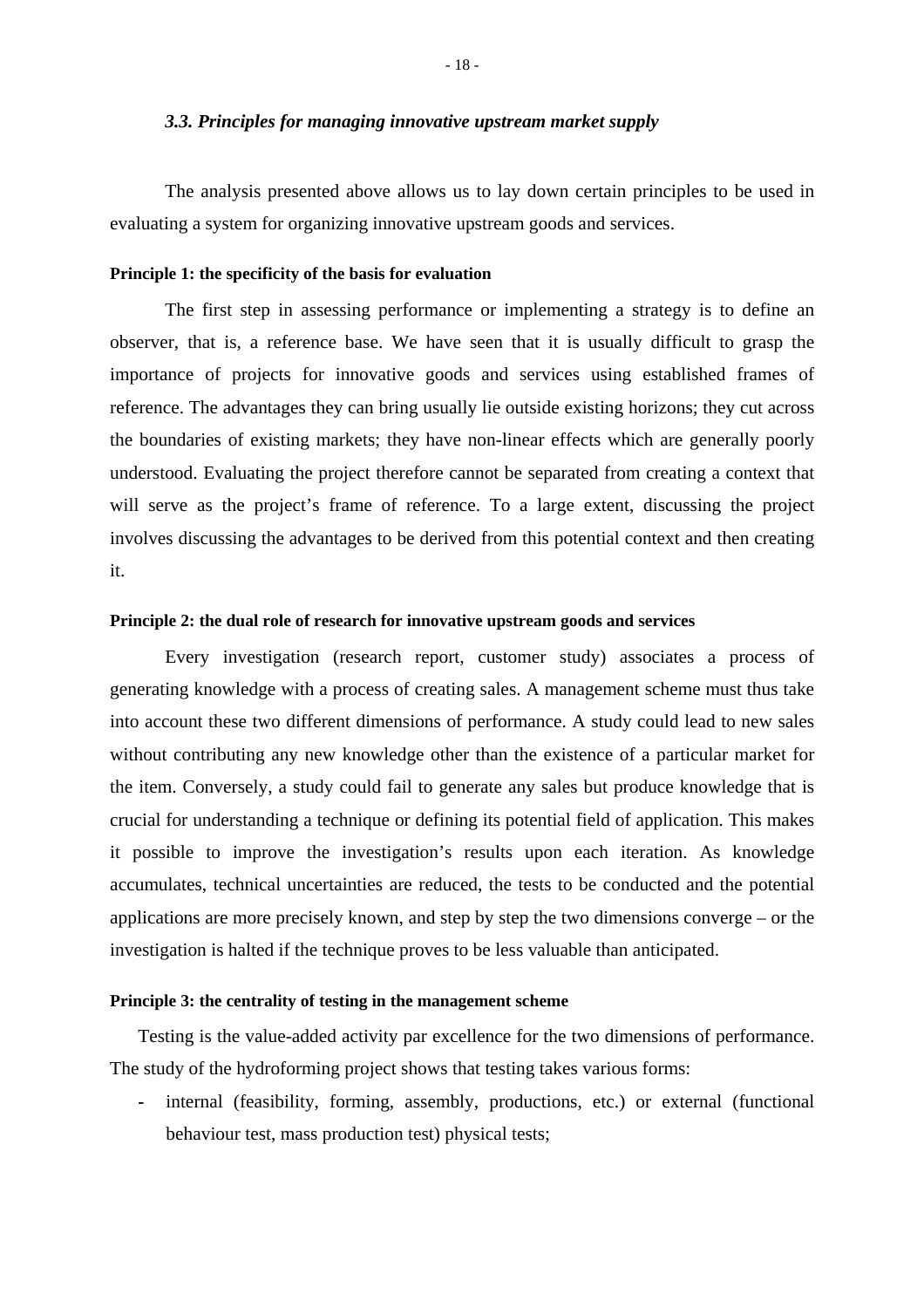- simplified representation of the products/process under study (simulations, test models, etc.);
- meetings and discussions with partners (other steel makers or suppliers) and/or competitors;
- presentation and discussion of the results with the customer;
- summaries for company personnel not involved in the project, etc.

All these tests should have three features which are conducive to knowledge creation:

- 1. they represent a test of the "theory in use" (Argyris and Schön, 1978) by the personnel involved in innovation, thus leading them to consider the relevance of their current research and, if necessary, to carry out new tests or even completely revise their understanding of phenomena involved ("double-loop learning", *ibid.*).
- 2. they require those involved to formalize their knowledge, to make it explicit (in the sense used by Nonaka, 1995) so as to present and/or evaluate it. For example, meetings with customers "reveal the weaknesses of studies and encourage [those involved] to seek new responses"<sup>11</sup>.
- 3. they make it possible to mobilize the energy of everyone involved (both within and outside the team) for explicit, key deadlines.

We believe that these tests should be the basic work unit of the management scheme. The intensity of learning will depend on the team's capacity to generate, conduct and exploit a continuous flow of tests over a period of time. There should be an effort to accelerate the production of tests, even if this proves difficult (section 3.2.)

### **Principle 4: the reversibility of the investigation**

Principle 4 states that the lessons learned from a given study should be able to serve in a different framework. Investigation is carried out in two arenas: that of user functionality and that of technical properties. In attempting to satisfy a specific customer demand, researchers may make technical discoveries that would be useful elsewhere. Discoveries resulting from the work on this demand could also lead to revising the initial technical hypothesis that led to carrying out the study. In a typical example, a search for outlets for hydroforming yields a solution using tailored blanks, or a study of hydroforming an item reveals that this technology has interesting properties that could be used on other items. The management scheme must enable and even promote such heuristic approaches.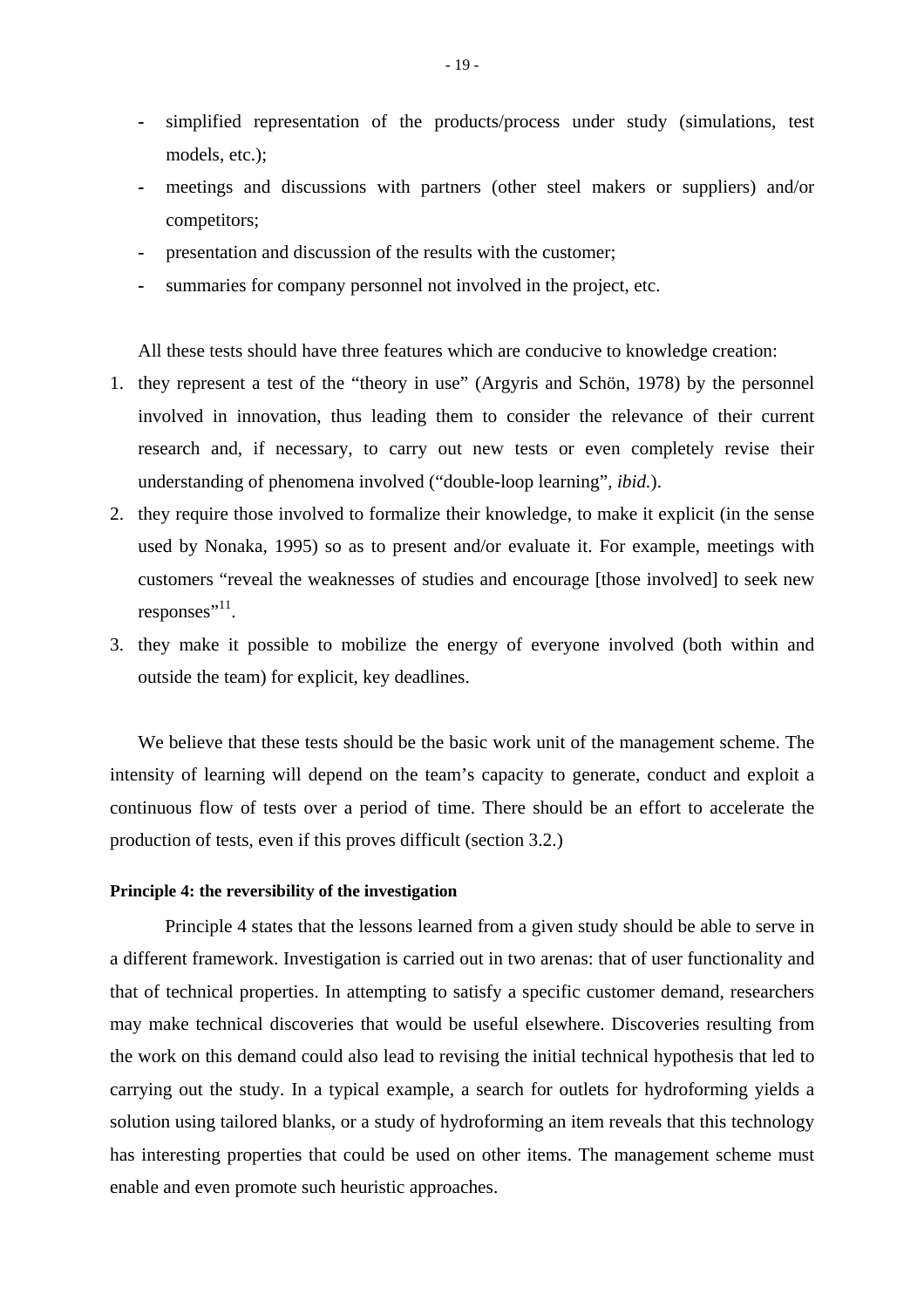#### **Principle 5: giving the investigation a temporal focus**

Projects for innovative goods and services take place in an extremely dynamic competitive environment. Use values, strategies and technologies are changing even as they are being explored. Responses that are satisfactory at a given moment are no longer so a brief time later, since the questions are changing even as they are being studied. Handling different investigations sequentially thus increases the risk that a partial response at a given point will no longer be satisfactory once the problem's other dimensions have been resolved. The project would thus be perpetually out of control. The likelihood that the project will yield results thus depends on the speed of exploration and the synchronization of the market-based and technical dimensions of the solution.

A project should be considered as a portfolio of studies (techniques, developments with customers emphasizing different functions, etc.). Based on this principle, an investigative strategy that planned all these studies simultaneously would be much more valuable than one that programmed them in succession. This has echoes in the notion of concurrent engineering, but here the goal is not so much to shorten time-to-market (a key argument in developments with low uncertainty) as to increase the likelihood of success (desynchronizing the "technical" and "market" dimensions increases the risk they will never converge). As in the field of projects for "conventional" new products, the application of this principle generally conflicts with the logic of resource management, which seeks to smooth out workloads. Under this principle, a project consumes significant resources at the outset, but can be halted abruptly once it becomes (rapidly) certain that the innovation is not promising in the current context. This makes it possible to avoid projects that consume resources without ever showing results and wind up wearing out both researchers and their managers.

### **4. Conclusion: towards the rationalization of projects for innovative goods and services**

 This article has emphasized the importance of innovation-based competition in upstream companies. At the same time, we have described the specific features of design situations in this area (Midler, 1996) and explained the principles for managing what we have called projects for innovative goods and services. We will conclude by showing how these principles can be translated into practice and what kind of obstacles will be encountered during implementation. Our current research, in the context of organizational experiments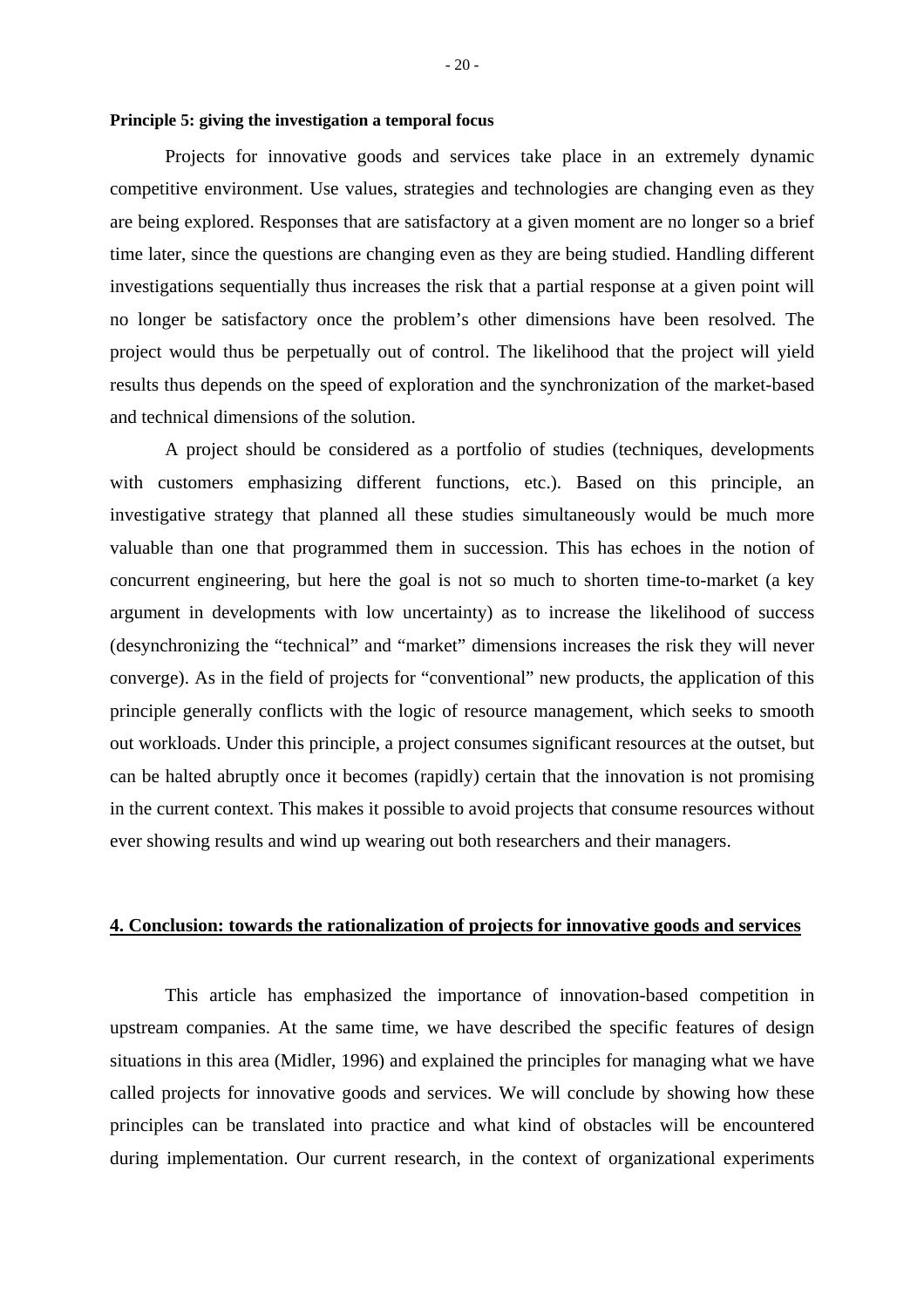carried out on the hydroforming project, has focused on three fields, in which we have sought to apply the principles set forth above:

- 1. *Managing in-house learning about the technology.* We have demonstrated the often poorly understood importance of the "productive" aspect of research, which is often treated as a purely intellectual scientific activity. Saving time in this area can accelerate the generation of knowledge through more frequent testing of the "theory in use". This takes us back to, among other things, methods for encouraging actors who are not directly part of the project team but whose contribution is nevertheless essential for its proper functioning (supplying all kinds of materials, internal "sub-contracting" of the study, etc.).
- 2. *Customer/customer-supplier relations.* The cases we have had the opportunity to follow point up the difficulty of carrying out co-design on highly innovative subjects. Comparing the functioning of several studies indicates several elements that could help avoid loss of control in development: the existence of a temporal framework fixed *ex ante*, the technical and policy competence of company representatives, the involvement of the two parties, the use of simple tests to validate different search paths, etc.
- 3. *Overall management of the project*. Since innovation involves bringing together a requirement (often latent in our cases) and technical knowledge (under development), it is essential that a permanent link be established between customer studies and internal learning about the technology. This raises organizational questions (for example, the existence of a project leader) but also the issue of which management tools should be used to monitor the various kinds of studies (internal and external), to determine the resources and energy needed according to an assessment of their importance, and to capitalize on the learning acquired about the innovation.

For about ten years now, changes in the design process have been reaching new sectors and contexts. Each time, this process of collective learning must steer a path between two pitfalls:

**-** the desire to copy a model that has demonstrated its excellence in a different context. While it is easy to transpose relatively vague managerial notions like the term "project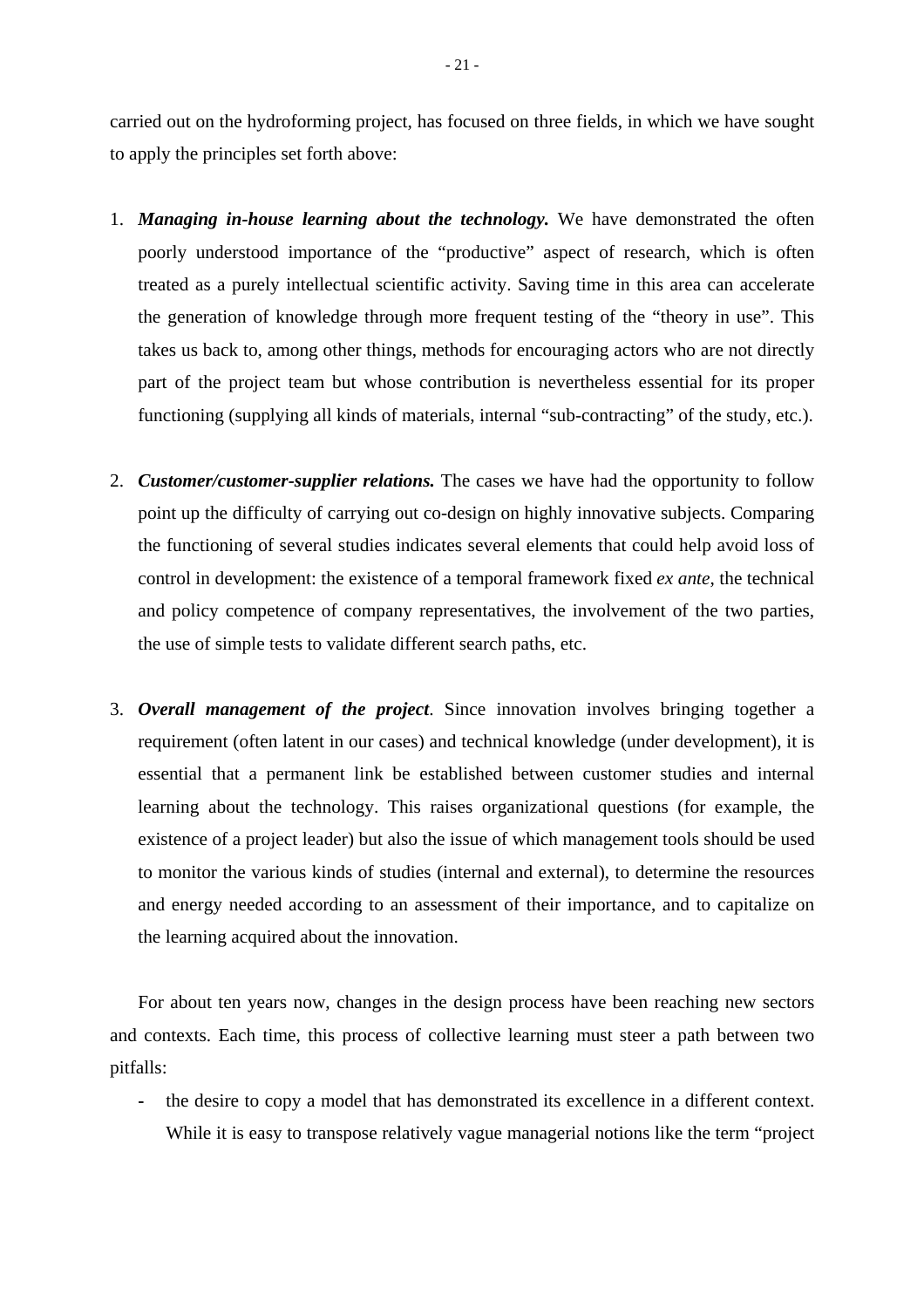management", in practice they generally do not stand up well to the differences in the new context;

**-** rejection of the immensely valuable lessons learned from management sciences and experience, which are a relevant resource for stimulating and contributing to the learning needed for a creative response suitable to the situation.

Since the methodology of management researchers enables them to subject their corpus of theory to concrete experimentation, these researchers can be useful resources for avoiding these two pitfalls and finding the path towards the innovation practices of tomorrow's companies. The present study is one of many that take this approach.

### **References**

Bansard D., Cova B., Flipo JP. (1992), Le marketing de projets : de la réaction à l'anticipation, Recherche et Application en Marketing, vol. VII, n° 4/92.

Ben Mammoud-Jouini S. (1998), Stratégies d'offre innovantes et dynamiques des processus de conception. Le cas des grandes entreprises françaises de bâtiment, Unpublished Phd Thesis, Ecole Polytechnique, France.

Boudès T. (1997), L'organisation de la préparation au changement dans les grandes entreprises dominantes menacées, Unpublished Phd Thesis, Ecole Polytechnique, France.

Brown S.L. & Eisenhardt K.M. (1997), The art of continuous change : linking complexity theory and time-paced evolution in relentlessly shifting organizations, Administrative Science Quarterly, vol. 42, n° 1.

Brown S.L. & Eisenhardt K.M. (1998), Competing on the edge. Strategy as structured Chaos, Harvard Business School Press.

V. Chapel (1996), La croissance par l'innovation : de la dynamique d'apprentissage à la révélation d'un modèle industriel. Le cas Tefal, Unpublished Phd Thesis, Ecole Nationale Supérieure des Mines de Paris, France.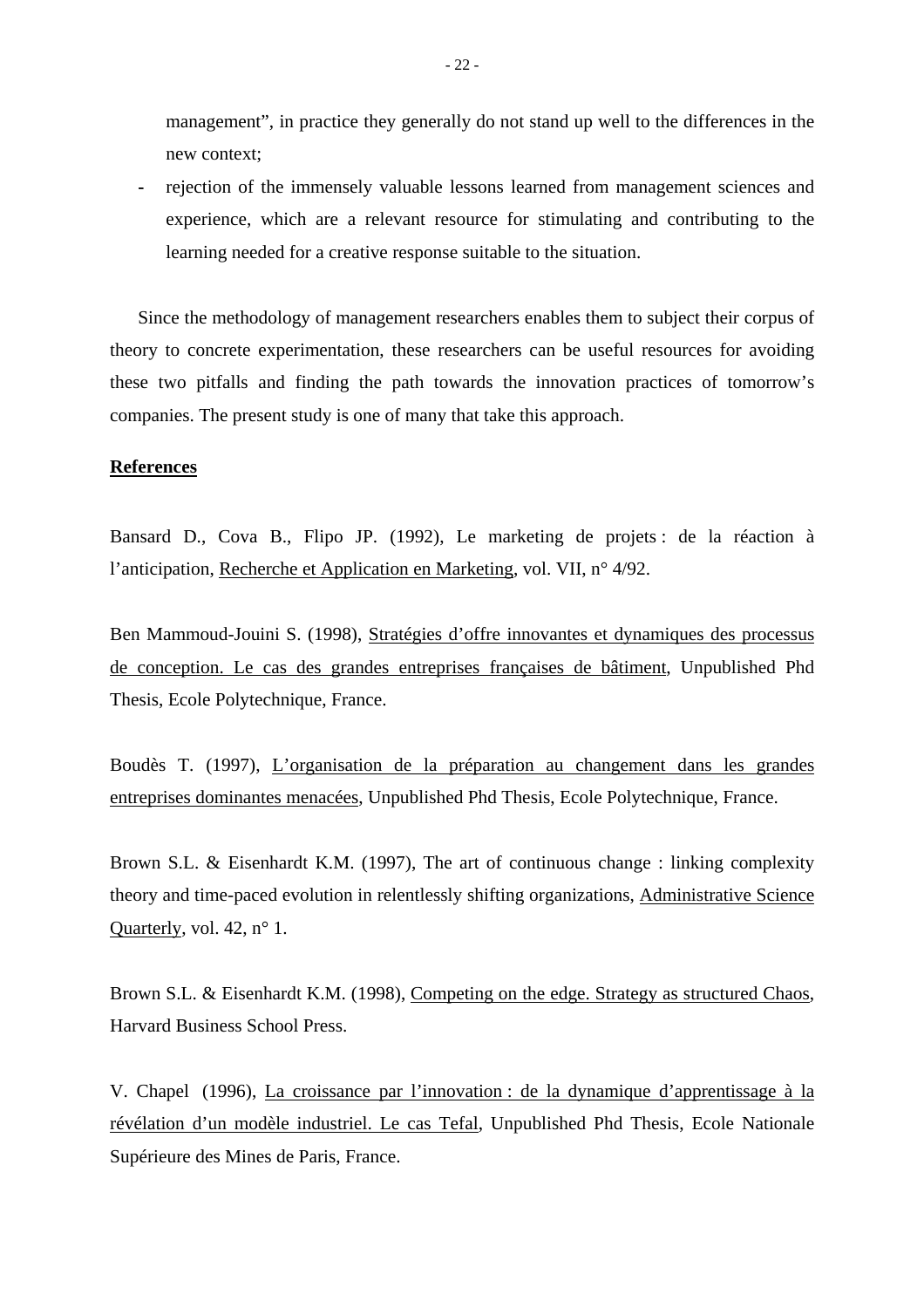F. Charue-Duboc, (1997), Maîtrise d'oeuvre , maîtrise d'ouvrage et direction de projet : des catégories pour comprendre l'évolution des fonctionnements en projet dans le secteur chimie de Rhône Poulenc, Gérer et Comprendre, n°49.

Charue-Duboc F. (1998), The role of research departments in focusing innovative projects and understanding customer usage and needs, Proceedings of the International Research Network on Project Management and Temporary Organization (IRNOP Conference), Calgary, july 6-8.

Charue-Duboc F. & Midler C. (1998), Renewing research management in project oriented organizations : the case of a global vaccine firm*,* Proceedings of the International Research Network on Project Management and Temporary Organization (IRNOP Conference), Calgary, july 6-8.

Clark K. & Fujimoto T. (1991), Product development performance, Harvard Business School Press.

Cooper R G, Edgett S J et Kleinschmidt E J, Best Practices for Managing R&D Portfolios, Research Technology Management, july August 1998.

Hatchuel A. (1999), Connaissances, modèles d'interaction et rationalisation, Revue d'Economie Industrielle, n° 88.

Hatchuel A., Chapel V., Deroy X., Le Masson P., (1998), Innovation répétée et croissance de la firme, Rapport du programme « Enjeux économiques de l'innovation »*,* Centre National de la Recherche Scientifique, Paris.

Kesseler A. (1998), The creative supplier, Unpublished Phd Thesis, Ecole Polytechnique, France.

Latour B. (1989), La science en action, Gallimard, Paris.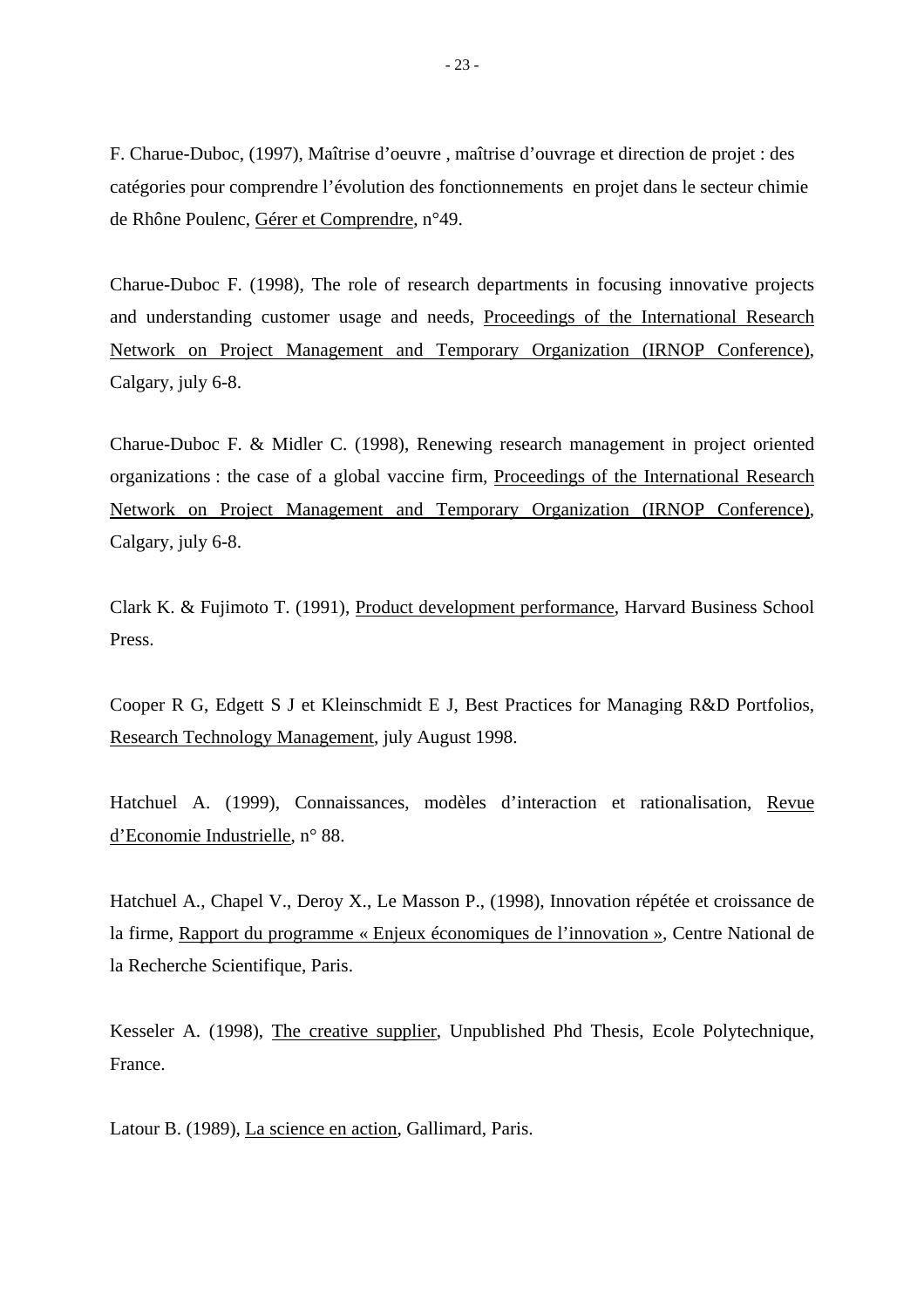Lenfle S., (1997), La gestion des projets d'innovation en amont des filières industrielles : l'exemple d'Usinor, Unpublished thesis, Ecole Nationale des Ponts et Chaussées, Paris.

Lamming R. (1993), Beyond Partnership : strategies for innovation and lean supply*,* Prentice hall, New-York

Lundin, R. A. & Midler, (1998) C. Project as Arenas for Renewal and Learning Processes (eds) Kluwer Academic Publishers.

Lynn L.S., Morone J.G. & Paulson A.S. (1996), Marketing and discontinuous innovation : the probe and learn process, California Management Review, vol. 38, n° 3.

Michel, Salle & Valla (1996), Marketing Industriel, Economica, Paris.

Midler C. & al (1996), Du management de projet aux nouvelles rationalisations de la conception, Cahiers du Centre de Recherche en Gestion, Paris

Midler C. (1993), L'auto qui n'existait pas*,* InterEditions, Paris.

Nonaka I. & Takeuchi H. (1995), The knowledge-creating company, Oxford University Press, New-York.

Schön D. (1983), The reflective practitioner. How professionals think in action, Basic Books, New-York.

Schön D. (1997), Apprentissage organisationnel et épistémologie de la pratique, in Les limites de la rationalité, Reynaud B. (eds), La Découverte, Paris.

Weil B. (1999), Conception collective, coordination et savoirs. Les rationalisations de la conception automobile, unpublished PhD thesis, Ecole Nationale Supérieure des Mines de Paris, Paris.

1

<sup>&</sup>lt;sup>1</sup> This market accounts for 38% of the company's sales. Usinor is the European leader in steels for the auto industry.

 $^2$  A 25% reduction in CO<sub>2</sub> emissions by the year 2008 as part of the CAFE agreements.